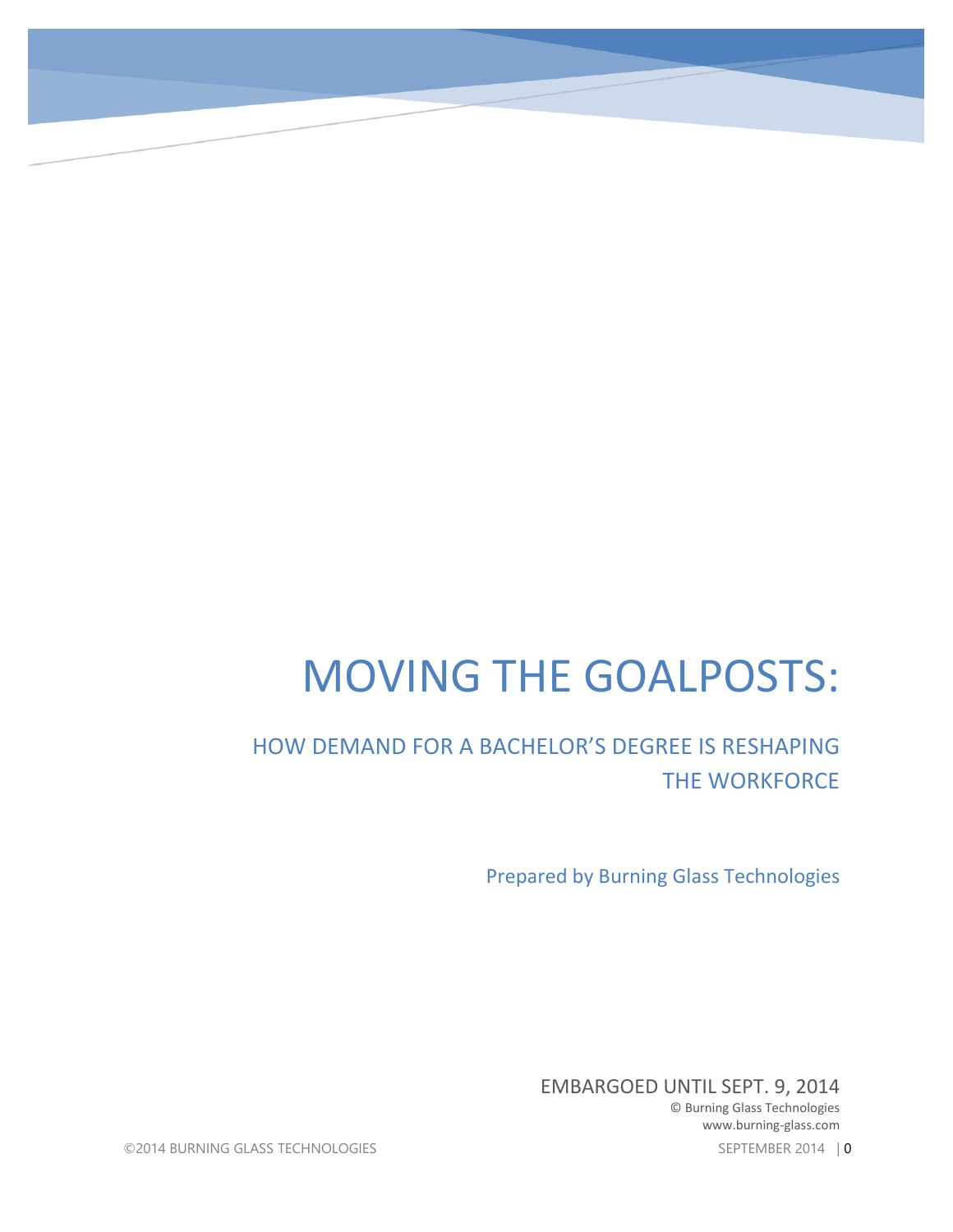## INTRODUCTION

A Burning Glass Technologies analysis of shifting workforce credential requirements finds a broad range of occupations where employers are seeking a bachelor's degree for jobs that formerly required less education, even when the actual skills required haven't changed or when this makes the position harder to fill.

This phenomenon of "upcredentialing," where employers seek college graduates for positions that used to require a high school diploma or other sub-baccalaureate training, has been much discussed but rarely quantified. Burning Glass compared the education levels of workers currently employed in

### INCREASINGLY, EMPLOYERS ARE SEEKING BACCALAUREATE TALENT FOR WHAT HAVE BEEN SUB-BACCALAUREATE JOBS

an occupation – a measure of past employer preferences – with the education levels employers are currently demanding for the same occupation. Current demand is measured from job postings and is indicative of the future orientation of each role. We can analyze the extent of upcredentialing by looking at the "credentials gap": the difference between the educational attainment of currently employed workers and the educational attainment employers are demanding for new hires.

Data on educational credentials currently in demand is drawn from Burning Glass's database of online job postings. Burning Glass gathers millions of job openings daily from more than 40,000 websites and then mines the text of each one to analyze each employer's specific requirements, including location and the particular skills, qualifications, and experience required. Data on the existing workforce's educational credentials comes from the 2011 and 2012 American Community Survey. <sup>1</sup> Occupations included in this analysis are positions that have traditionally been open to a broad range of job seekers, with or without a bachelor's degree. Specifically, we define these as roles where between 25% and 75% of job postings call for a B.A. 2

Our analysis finds strong evidence of changes in the American workforce, with notable shifts in the qualifications employers are seeking. Increasingly, employers are seeking baccalaureate talent for what have historically been sub-baccalaureate jobs. Labor analysts have generally pointed to two possible explanations for this degree inflation: either jobs are becoming more complex and require new skills (known as "upskilling"), or employers have become more selective and favor more educated workers. Our analysis suggests both possibilities are at work, depending on the specific occupation.

<sup>&</sup>lt;sup>1</sup> The 2011 and 2012 ACS data represents most recent data available listing educational attainment by Standard Occupational Code.

<sup>&</sup>lt;sup>2</sup> Throughout this report, the abbreviation "B.A." is intended to refer generically to a bachelor's degree, including both Bachelors of Arts and Bachelors of Science degrees, among others.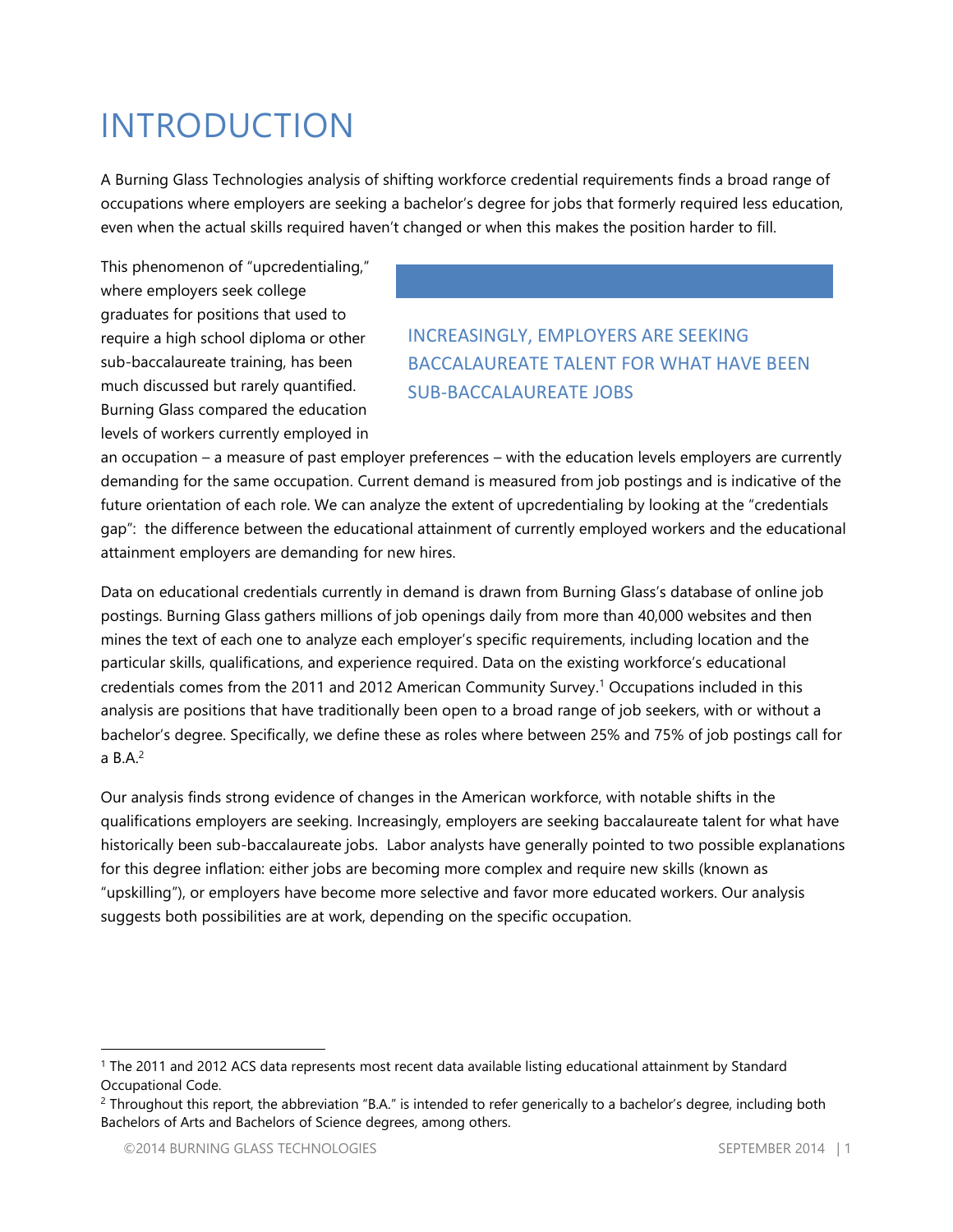#### **KEY FINDINGS**

- Employers now require bachelor's degrees for a wide range of jobs, but the shift has been dramatic for some of the occupations historically dominated by workers without a college degree. The credential gap can amount to 25 percentage points or more for middle skill jobs in some occupational families, like Office and Administrative and Business and Financial Operations. For example, 65% of postings for Executive Secretaries and Executive Assistants<sup>3</sup> now call for a bachelor's degree. Only 19% of those currently employed in these roles have a B.A.
- In some roles, employers prefer bachelor's credentials even when that makes the position harder to fill. For example, Construction Supervisor<sup>4</sup> positions that require a B.A. take 61 days to fill on average, compared to 28 days for postings that don't require a bachelor's degree.
- In other occupations, such as entry level IT help desk<sup>5</sup> positions, the skill sets indicated in job postings don't include skills typically taught at the bachelor's level, and there is little difference in skill requirements for jobs requiring a college degree from those that do not. Yet the preference for a bachelor's degree has increased. This suggests that employers may be relying on a B.A. as a broad recruitment filter that may or may not correspond to specific capabilities needed to do the job.
- Jobs resist credential inflation when there are good alternatives for identifying skill proficiency. Many health care and engineering technician jobs, such as Respiratory Therapists<sup>6</sup>, show little sign of upcredentialing. That is likely because those positions are governed by strict licensing or certification standards, well-developed training programs, or by measurable skill standards such that employers do not need to look at a college degree as a proxy for capability.

<sup>&</sup>lt;sup>3</sup> 43-6011: Executive Secretaries and Executive Administrative Assistants. In this report, we will provide federal Standard Occupational Codes for clarity when positions are cited.

<sup>4</sup> 47-1011: First-Line Supervisors of Construction Trades and Extraction Workers

<sup>5</sup> 15-1151: Computer User Support Specialists & 15-1152: Computer Network Support Specialists

<sup>6</sup> 29-1126: Respiratory Therapists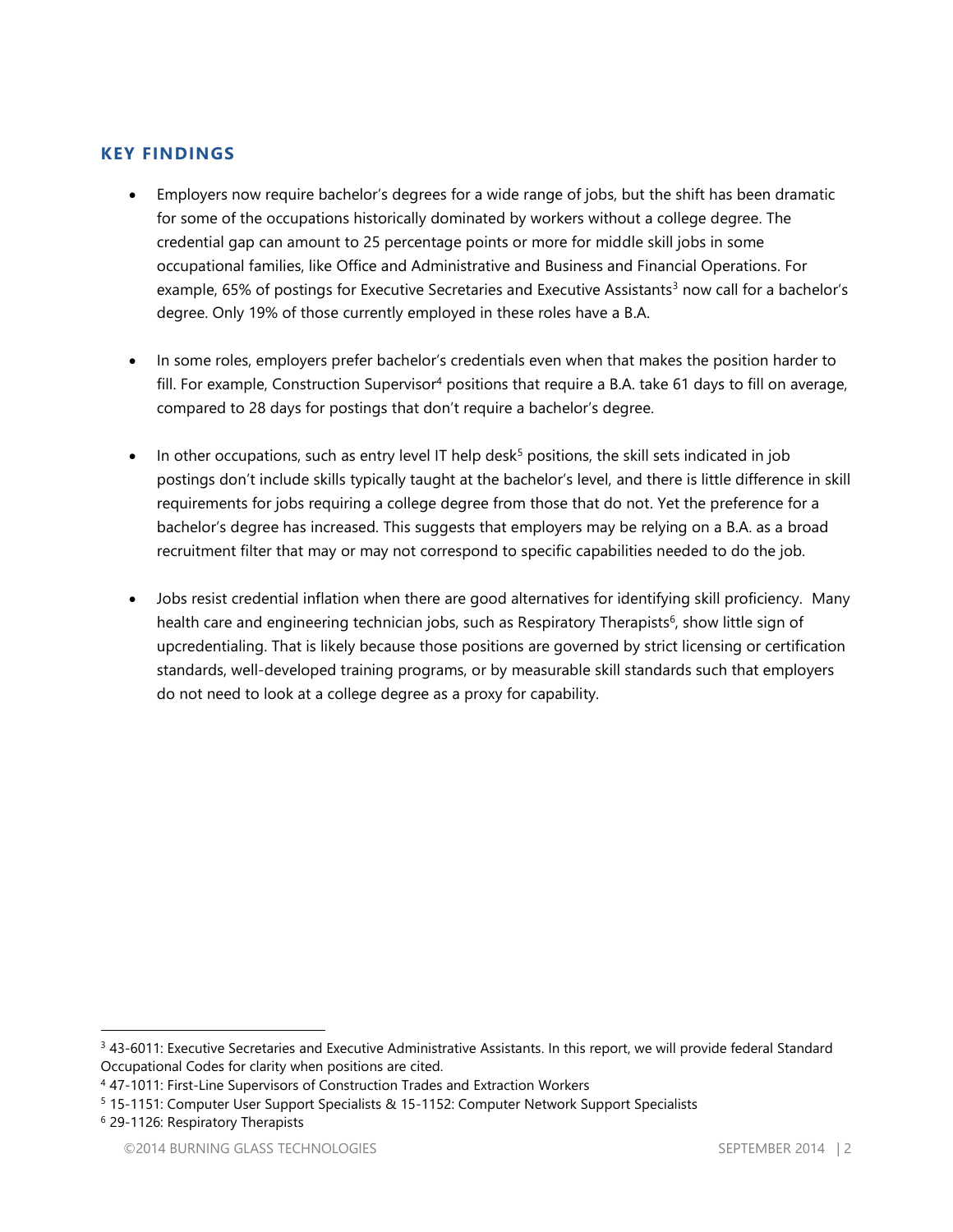#### **IMPLICATIONS**

- One implication of this trend is that many middle-skill career pathways are becoming closed off to those without a bachelor's degree – a group that still comprises nearly two-thirds of the U.S. workforce.<sup>7</sup> Frequently these positions, such as IT help desk technicians<sup>8</sup>, serve as the first step on the career ladder to better jobs, so job seekers without a bachelor's degree may lose out on future advancement as well as current positions.
- This trend could exacerbate the problems employers face as they seek to replace workers amidst an aging workforce. Some of the occupations with the greatest credentials gap have older-than-average workforces, and will have significant turnover as workers retire. Raising credential requirements will make those employees even harder to replace.
- In many of those occupations with a growing credentials gap, it is worth examining exactly why employers prefer employees with a college education. In some cases, the skills needed in that occupation have objectively increased, as reflected in upgraded skill requirements as workers use advanced technology or apply more sophisticated analysis and judgment in their jobs. However, in many other cases — particularly those where the substance of the work does not appear to be changing or to be different based on whether or not a B.A. is required — employers may be using the bachelor's degree as a rough, rule-of-thumb screening system to recruit better workers. In the latter case, greater alignment between K-12 schools, job training programs, and employers might accomplish the same goal with greater precision.
- Jobs in fields with strong certification or licensure standards, or with discreet, measurable skill requirements seem to resist this trend. This suggests that developing certifications that better reflect industry needs, together with industry acceptance of these alternative credentials, could reduce pressure on job seekers to pursue a bachelor's degree and ensure that middle-skill Americans continue to have opportunities for rewarding careers, while continuing to provide employers with access to the talent they need. <sup>9</sup>

<sup>7</sup> U.S. Bureau of Labor Statistics, "Educational attainment for workers 25 years and older by detailed occupation," Accessed Aug. 22, 2014; www.bls.gov/emp/ep\_table\_111.htm

<sup>8</sup> 15-1151: Computer User Support Specialists & 15-1152: Computer Network Support Specialists

<sup>9</sup> Middle-skill jobs are usually considered occupations which require some post-secondary education, such as a certification or associate's degree, but not a bachelor's degree or higher.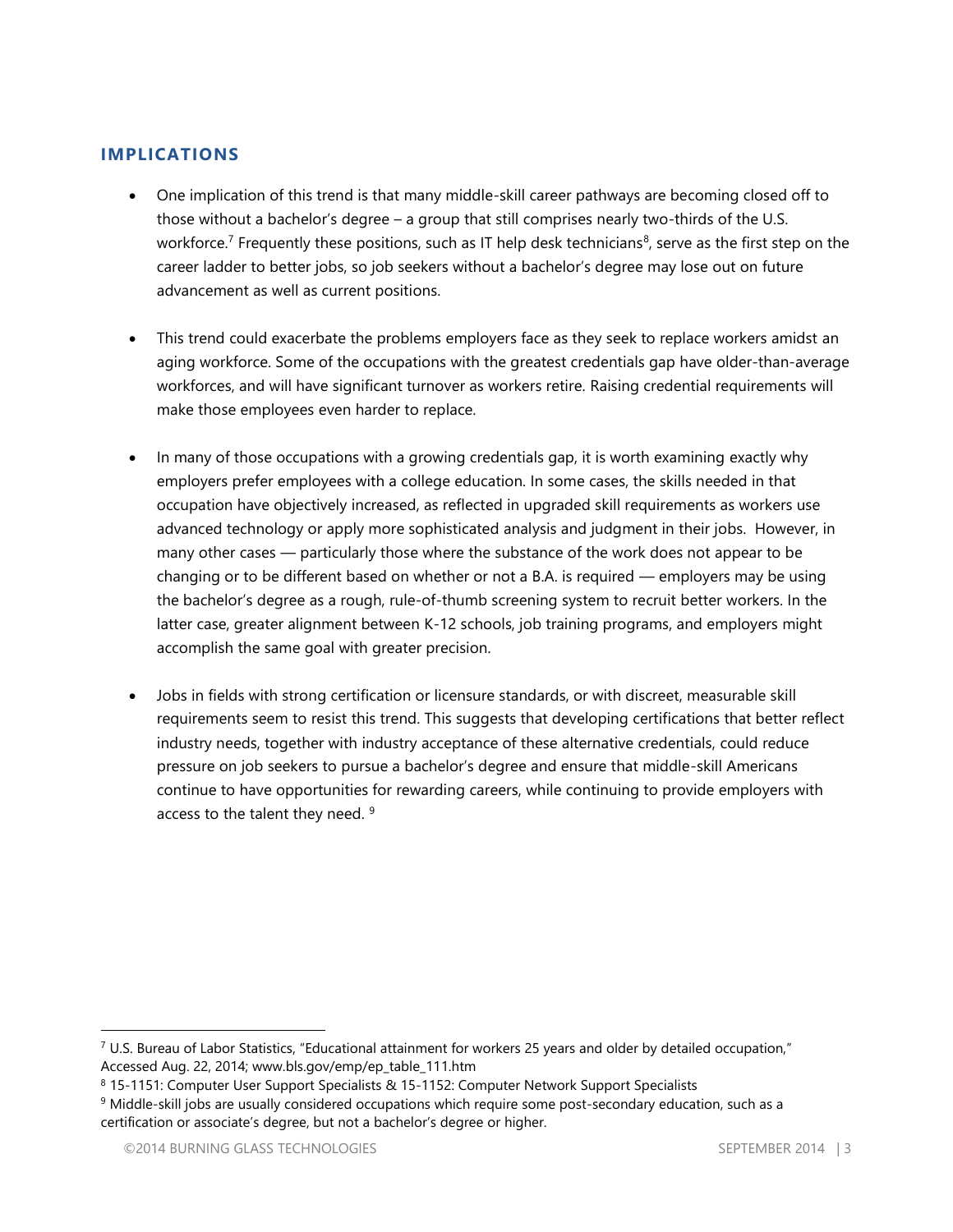#### **CREDENTIAL GAP BY MIDDLE SKILLS OCCUPATIONAL FAMILY**

| <b>Occupational Family</b><br>(+ Top Titles)                                                                                               | <b>Credentials</b><br>Gap | %Job<br><b>Holders</b><br>with $BA+$<br>(Source:<br>American<br>Community<br>Survey) | % Postings<br><b>Requiring</b><br><b>Bachelor's</b><br><b>Degree</b><br>(Source:<br><b>Burning Glass)</b> | 2013 Job<br><b>Postings in</b><br><b>Middle Skills</b><br><b>Occupations</b><br>(Source: Burning<br>Glass) |
|--------------------------------------------------------------------------------------------------------------------------------------------|---------------------------|--------------------------------------------------------------------------------------|-----------------------------------------------------------------------------------------------------------|------------------------------------------------------------------------------------------------------------|
| <b>Management</b><br>- Production Supervisors<br>- Transportation, Storage, and Distribution Managers                                      | 26%                       | 42%                                                                                  | 68%                                                                                                       | 710,652                                                                                                    |
| <b>Office and Administrative Services</b><br>- Executive Secretaries and Executive Assistants<br>- Insurance Claims Clerks                 | 25%                       | 20%                                                                                  | 45%                                                                                                       | 865,134                                                                                                    |
| <b>Business and Financial Operations</b><br>- Employment, Recruitment, and Placement Specialists<br>- Training and Development Specialists | 21%                       | 51%                                                                                  | 72%                                                                                                       | 535,921                                                                                                    |
| <b>Computer and Mathematical</b><br>- Computer User Support Specialists<br>- Computer Network Support Specialists                          | 21%                       | 39%                                                                                  | 60%                                                                                                       | 226,240                                                                                                    |
| <b>Sales and Related</b><br>- Wholesale and Manufacturing Sales Representatives<br>- Supervisors of Retail Sales Workers                   | 13%                       | 43%                                                                                  | 56%                                                                                                       | 1,391,113                                                                                                  |
| <b>Architecture and Engineering</b><br>- Electrical and Electronic Engineering Technicians<br>- Mechanical Drafters                        | 10%                       | 26%                                                                                  | 36%                                                                                                       | 73,431                                                                                                     |
| <b>Healthcare Practitioners</b><br>- Registered Nurses<br>- Radiologic Technologists                                                       | 0%                        | 33%                                                                                  | 33%                                                                                                       | 888,539                                                                                                    |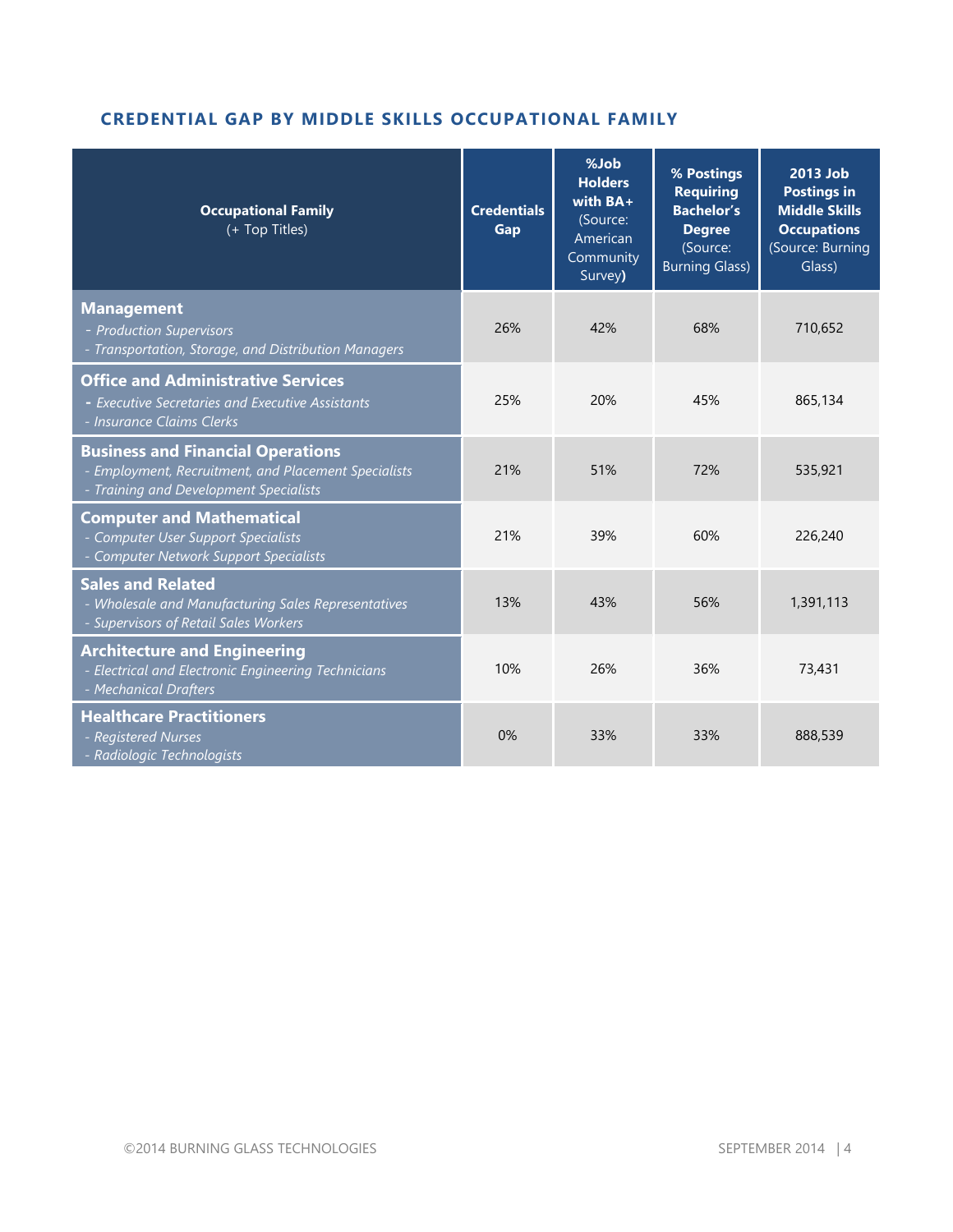#### **RAISING THE BAR FOR MIDDLE SKILL WORKERS**

| <b>Occupation Title</b>                               | <b>Credentials</b><br>Gap | % Job<br><b>Holders</b><br>with $BA+$<br>(Source:<br>American<br>Community<br>Survey) | % Postings<br><b>Requiring</b><br><b>Bachelor's</b><br><b>Degree</b><br>(Source:<br><b>Burning Glass)</b> | 2013 Job<br><b>Postings</b><br>(Source: Burning<br>Glass) |
|-------------------------------------------------------|---------------------------|---------------------------------------------------------------------------------------|-----------------------------------------------------------------------------------------------------------|-----------------------------------------------------------|
| <b>Executive Secretaries and Executive Assistants</b> | 46%                       | 19%                                                                                   | 65%                                                                                                       | 65,046                                                    |
| <b>Credit Authorizers, Checkers and Clerks</b>        | 40%                       | 26%                                                                                   | 66%                                                                                                       | 2,466                                                     |
| <b>Insurance Claims and Policy Processing Clerks</b>  | 24%                       | 25%                                                                                   | 49%                                                                                                       | 16,833                                                    |
| <b>Production, Planning and Expediting Clerks</b>     | 16%                       | 32%                                                                                   | 48%                                                                                                       | 70.102                                                    |

#### **Credentials Gap in Administrative and Clerical Roles**

For generations, certain occupational families have served as a career paths for the high school graduate. Administrative Assistants, Executive Secretaries,<sup>10</sup> and clerks of all kinds are unlikely to have a bachelor's degree – yet they these jobs now face some of the largest credential gaps of any occupation. For example, half of postings for Insurance Claims Clerks<sup>11</sup> call for a bachelor's degree, but only a quarter of workers employed in the field have that degree. Similarly, there is a 16 percentage point credential gap between the current workforce and recent employer demand for Production Clerks. For Executive Secretaries and Executive Assistants<sup>10</sup>, the gap amounts to a staggering 46 percentage points. This reflects a shifting preference by employers for bachelor's-level talent among many support roles.

The preference for college graduates in clerical positions appears to have been growing over the last several decades. For example, Insurance Claims Clerks and Production Clerks in their forties, who likely entered the occupations decades ago, are only 60% as likely to have a bachelor's degree as newer entrants who are still in their twenties. For Insurance Claims Clerks, the credential gap between the existing workforce and what employers are requesting is widening even further, with recent job posting activity requesting a higher level of educational attainment than is held even by their youngest workers. However, the upcredentialing trend in many other occupations has begun to level off. In the case of Production Clerks, supply appears to be meeting demand, as the credential gap has been eliminated among workers aged 21 to 30. The 48% of workers in that age group with a bachelor's degree matches exactly the 48% of postings that call for a B.A.

<sup>10</sup> 43-6011: Executive Secretaries and Executive Administrative Assistants

<sup>11</sup> 43-9041: Insurance Claims Clerks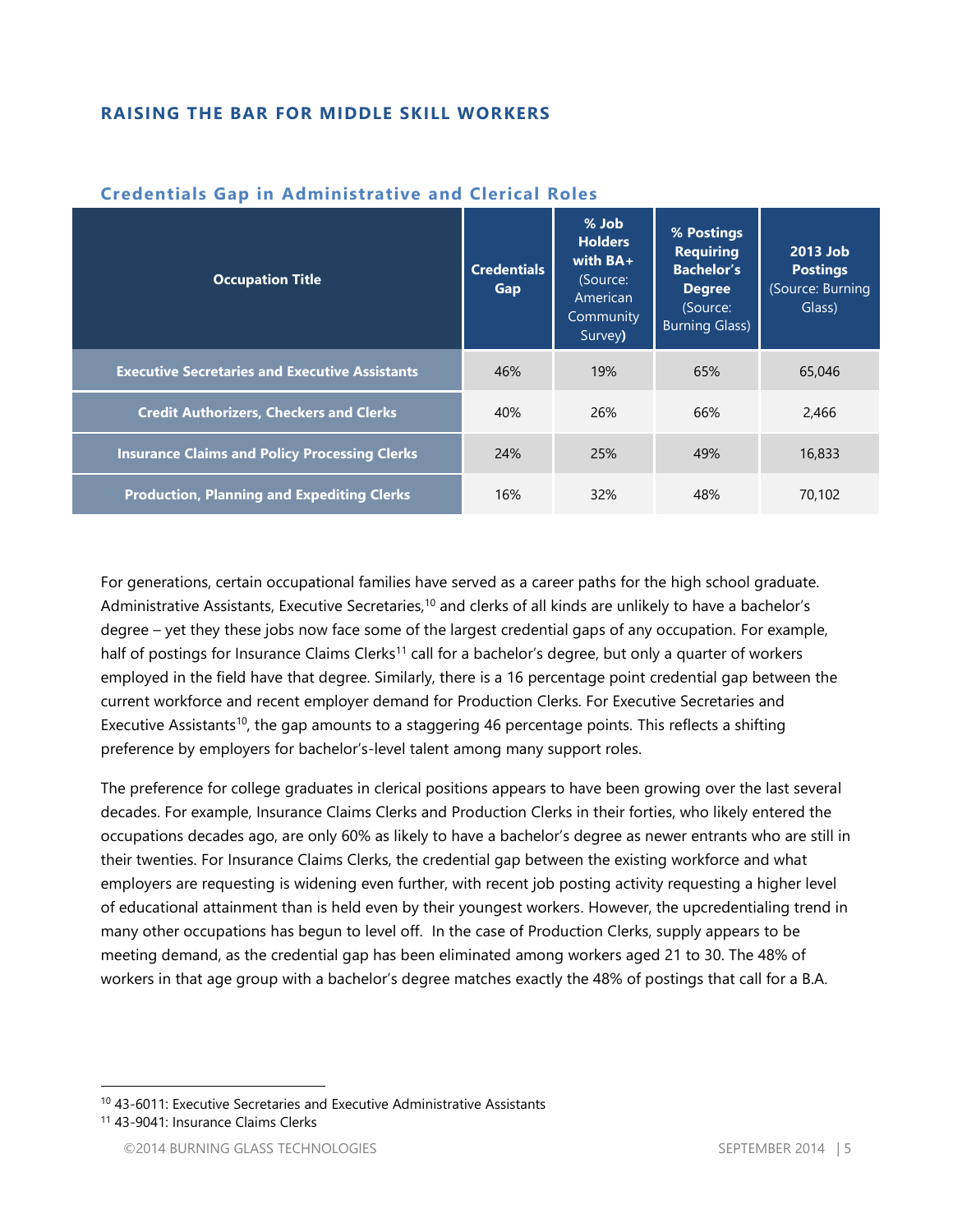

![](_page_6_Figure_1.jpeg)

Management career paths are also closing off for those without a bachelor's degree, particularly among those who supervise skilled-trade workers. Employers hiring Construction Supervisors<sup>12</sup> and Production and Operating Supervisors<sup>13</sup> are requesting candidates with greater academic pedigrees than those held by current workers. In addition to bachelor's credentials, these management roles commonly request managerial skills such as employee training proficiencies, manufacturing process skills such as Six Sigma, as well as knowledge of SAP and other sophisticated software packages.

The phenomenon of upcredentialing is particularly strong in the Human Resources occupations and related roles that manage the talent pool. Across entry-level Human Resource roles, employers are experiencing an average credential gap of 24 percentage points. In an increasingly competitive talent marketplace, employers appear to be putting more emphasis on filling HR departments with talent to recruit and develop their workforce. It is also possible that the upcredentialing of Human Resource positions could itself be contributing to the credential gap in other occupations if higher-credentialed recruiters are displaying an affinity for similarly qualified talent.

<sup>&</sup>lt;sup>12</sup> 47-1011: First-Line Supervisors of Construction Trades and Extraction Workers

<sup>&</sup>lt;sup>13</sup> 51-1011: First-Line Supervisors of Production and Operating Workers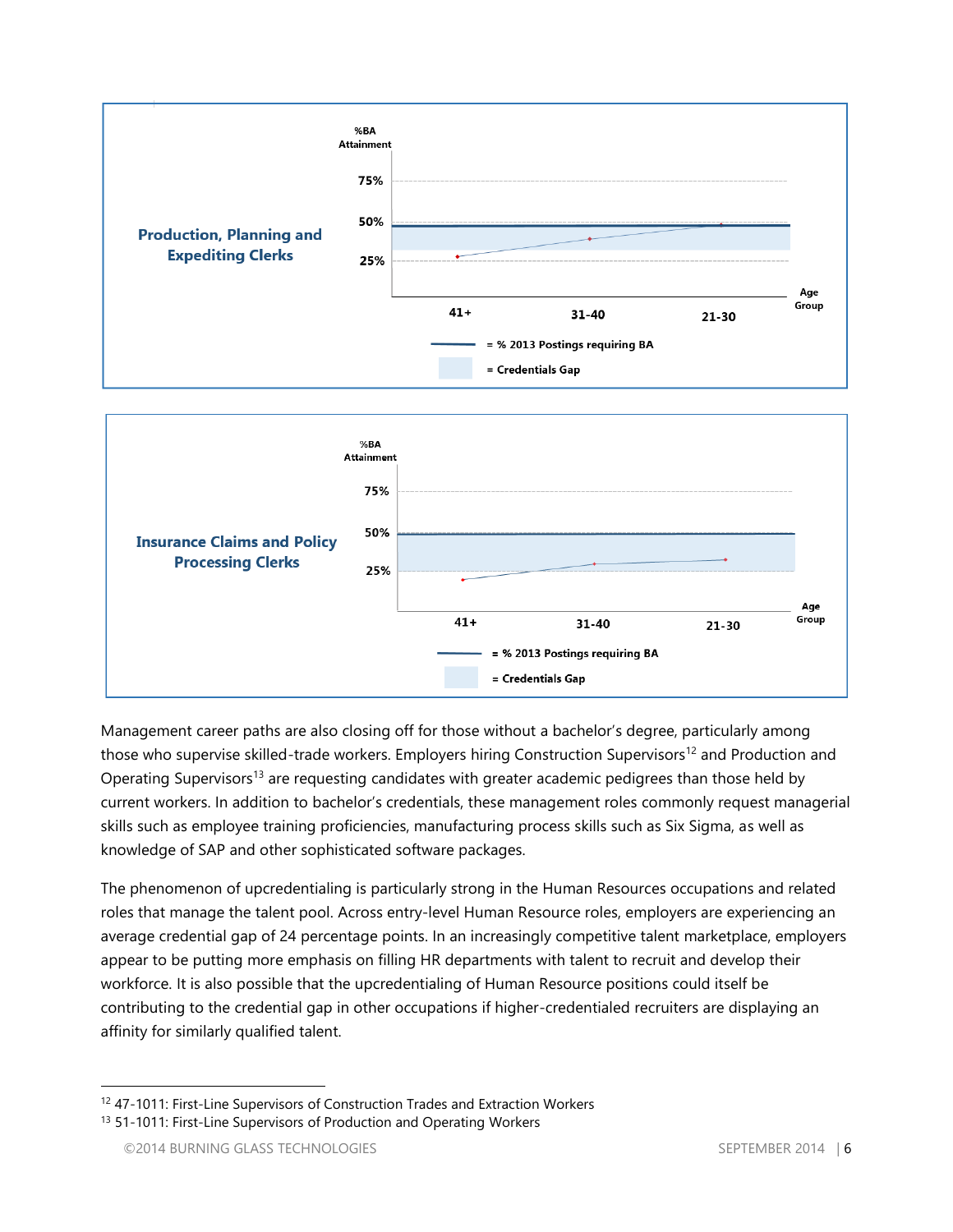| <b>Occupation Title</b>                                                               | <b>Credentials</b><br>Gap | %Job<br><b>Holders</b><br>with $BA+$<br>(Source:<br>American<br>Community<br>Survey) | % Postings<br><b>Requiring</b><br><b>Bachelor's</b><br><b>Degree</b><br>(Source:<br><b>Burning Glass)</b> | 2013 Job<br><b>Postings</b><br>(Source: Burning<br>Glass) |
|---------------------------------------------------------------------------------------|---------------------------|--------------------------------------------------------------------------------------|-----------------------------------------------------------------------------------------------------------|-----------------------------------------------------------|
| <b>First-Line Supervisors of Production and Operating</b><br><b>Workers</b>           | 45%                       | 17%                                                                                  | 62%                                                                                                       | 72,117                                                    |
| <b>Transportation, Storage and Distribution Managers</b>                              | 42%                       | 32%                                                                                  | 74%                                                                                                       | 23,515                                                    |
| <b>First-Line Supervisors of Mechanics, Installers, and</b><br><b>Repairers</b>       | 34%                       | 14%                                                                                  | 48%                                                                                                       | 49,097                                                    |
| <b>First-Line Supervisors of Construction Trades and</b><br><b>Extraction Workers</b> | 21%                       | 12%                                                                                  | 33%                                                                                                       | 19,411                                                    |

#### **Credentials Gap in Management and Supervisory Roles**

## **Credentials Gap in Human Resources Roles**

| <b>Occupation Title</b>                                              | <b>Credentials</b><br>Gap | %Job<br><b>Holders</b><br>with $BA+$<br>(Source:<br>American<br>Community<br>Survey) | <b>%Real Time</b><br><b>Postings</b><br><b>Requiring</b><br><b>Bachelor's</b><br><b>Degree</b><br>(Source:<br><b>Burning Glass)</b> | 2013 Job<br><b>Postings in</b><br><b>Middle Skills</b><br><b>Occupation</b><br>(Source: Burning<br>Glass) |
|----------------------------------------------------------------------|---------------------------|--------------------------------------------------------------------------------------|-------------------------------------------------------------------------------------------------------------------------------------|-----------------------------------------------------------------------------------------------------------|
| <b>Training and Development Specialists</b>                          | 25%                       | 50%                                                                                  | 75%                                                                                                                                 | 54,605                                                                                                    |
| Human Resources Assistants, Except Payroll and<br><b>Timekeeping</b> | 22%                       | 29%                                                                                  | 51%                                                                                                                                 | 28,337                                                                                                    |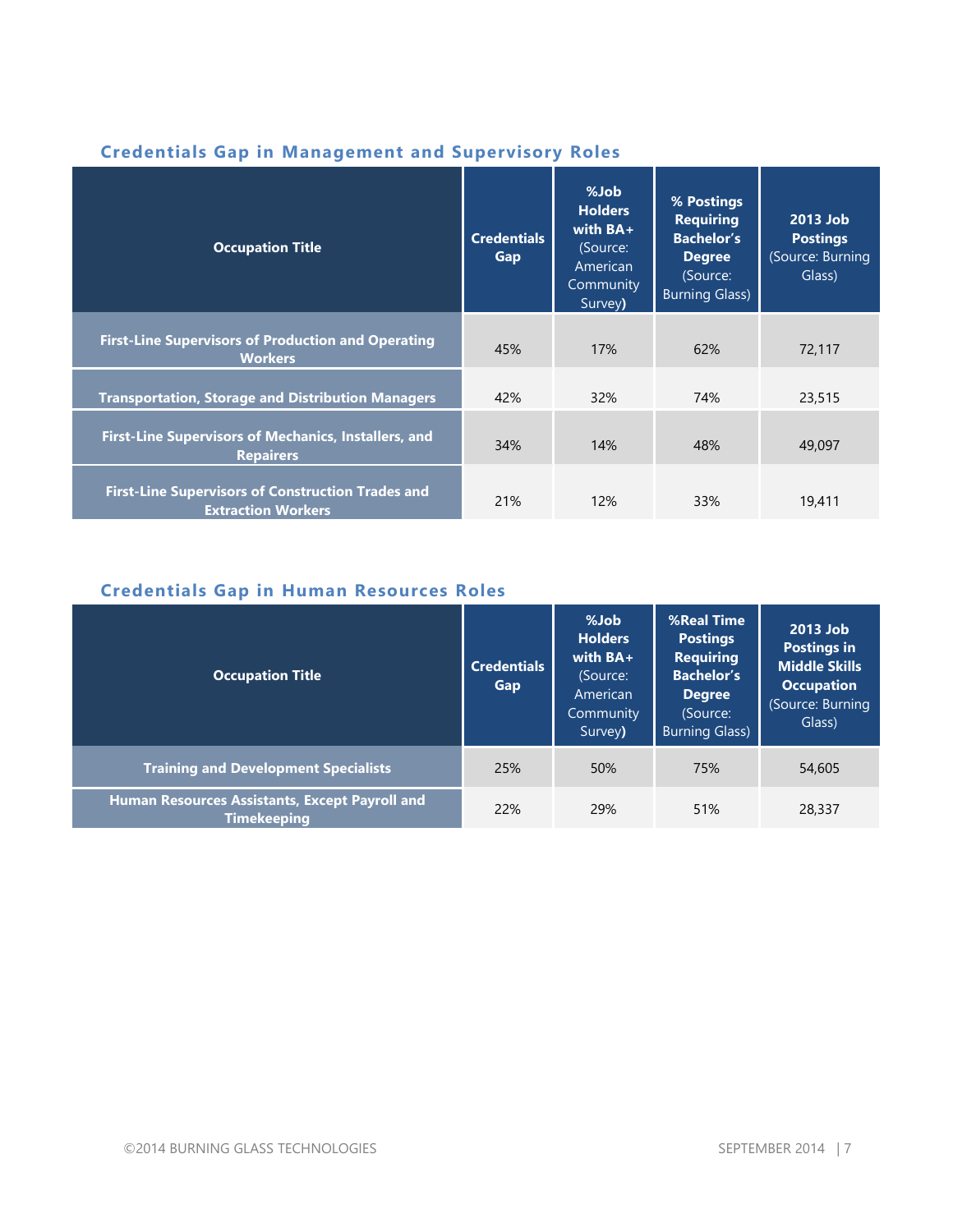#### **EMPLOYERS FAVOR COLLEGE GRADUATES, EVEN WHEN IT MAKES HIRING DIFFICULT**

A preference for college graduates does have other implications for an employer. One is that this may make positions harder to fill. For example, Mechanic, Installation, and Repair Supervisor<sup>14</sup> positions that require a bachelor's take almost 20% longer to fill than those that don't (37.5 days compared to 32 days). The gap for Construction Supervisors is even greater, with bachelor's degree openings taking 61 days to fill compared to only 28 days for non-B.A. positions. A similar pattern is developing with Office and Administrative positions, with postings requiring a college degree taking substantially longer to fill than those that do not.

| <b>Occupational Title</b>                                                             | <b>Credentials</b><br>Gap | Average # of<br><b>Days to Fill</b><br><b>Postings</b><br><b>That Do Not</b><br><b>Require a BA</b><br>(Burning<br>Glass) | Average # of<br><b>Days to Fill</b><br><b>Postings</b><br><b>That Require</b><br>a BA<br>(Burning<br>Glass) | % Change |
|---------------------------------------------------------------------------------------|---------------------------|---------------------------------------------------------------------------------------------------------------------------|-------------------------------------------------------------------------------------------------------------|----------|
| <b>Executive Secretaries and Executive Assistants</b>                                 | 46%                       | 24.85                                                                                                                     | 27.96                                                                                                       | 13%      |
| <b>Transportation, Storage and Distribution Managers</b>                              | 42%                       | 31.42                                                                                                                     | 33.35                                                                                                       | 6%       |
| First-Line Supervisors of Mechanics, Installers, and<br><b>Repairers</b>              | 34%                       | 31.92                                                                                                                     | 37.49                                                                                                       | 17%      |
| <b>Training and Development Specialists</b>                                           | 25%                       | 34.98                                                                                                                     | 36.64                                                                                                       | 5%       |
| <b>Insurance Claims and Policy Processing Clerks</b>                                  | 24%                       | 24.08                                                                                                                     | 27.93                                                                                                       | 16%      |
| Human Resources Assistants, Except Payroll and<br><b>Timekeeping</b>                  | 22%                       | 21.65                                                                                                                     | 24.02                                                                                                       | 11%      |
| <b>First-Line Supervisors of Construction Trades and</b><br><b>Extraction Workers</b> | 21%                       | 28.28                                                                                                                     | 61.31                                                                                                       | 117%     |
| <b>Computer User Support Specialists (Helpdesk)</b>                                   | 21%                       | 27.14                                                                                                                     | 37.88                                                                                                       | 40%      |
| <b>Production, Planning and Expediting Clerks</b>                                     | 16%                       | 25.83                                                                                                                     | 31.08                                                                                                       | 20%      |

#### **Average Time to Fill Job Postings <sup>15</sup>**

<sup>14</sup> 49-1011: First-Line Supervisors of Mechanics, Installers, and Repairers

<sup>&</sup>lt;sup>15</sup> Statistics on the time required to fill various jobs is computed as the number of days they remain posted.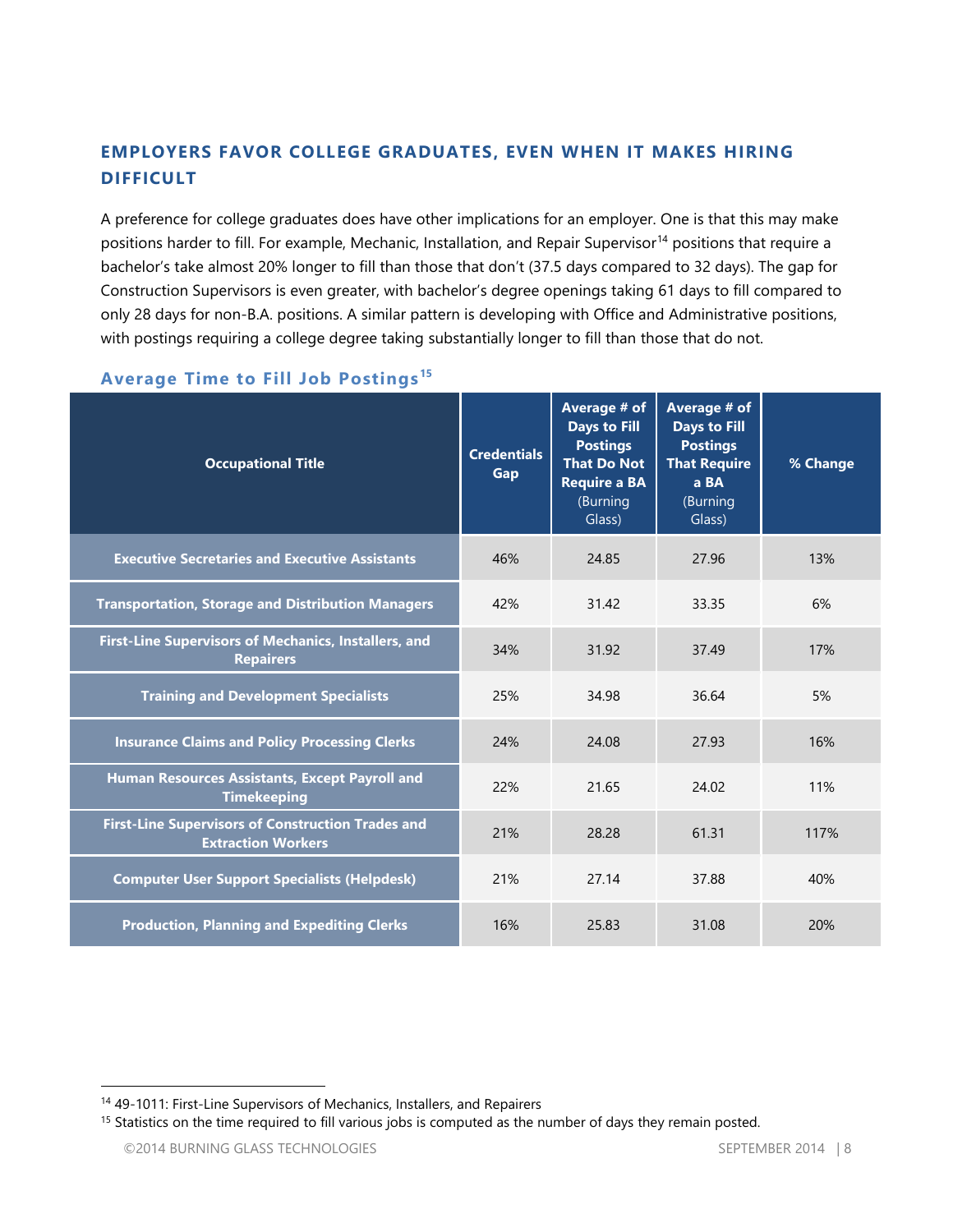growth, according to the Bureau of Labor Statistics. Executive Secretaries and Executive Administrative Assistants<sup>16</sup> have seen a 41% raise in salaries since 2004, compared to the 24% national average over the period.

Employers' desire for a bachelor's degree can vary depending on the business sector involved, even for similar positions. The higher education sector is more likely

### THE GOOD NEWS FOR WORKERS (OR BAD NEWS FOR EMPLOYERS) IS THAT THIS SHIFT IS RAISING SALARIES

than other industries to require a bachelor's degree for Executive Secretaries and Executive Assistants<sup>16</sup>, and so is the financial sector. By contrast, Hospitals and Public Sector employers continue to be centers of sub-B.A. opportunity. However, in many cases, the sectors that have been experiencing the greatest job growth are those that are more likely to require a bachelor's degree for equivalent positions. For example, while the Bureau of Labor Statistics projects high job growth for Financial Services industries, Public Sector and Governmental positions are projected to decline – thereby shifting the balance away from sub-B.A. opportunity in Office and Administrative Support roles.

It is important to note that, analysis of the skill requirements of Office and Administrative Support job postings shows little difference between those at the bachelor's and sub-baccalaureate levels, or between those in various sectors (e.g. financial services vs. public sector). This suggests that, for these jobs, degree inflation may not reflect any change in the role itself. Rather, private-sector industries appear to be using college credentials as a proxy for higher-caliber workers — and have the money to pay accordingly.

<sup>16</sup> 43-6011: Executive Secretaries and Executive Administrative Assistants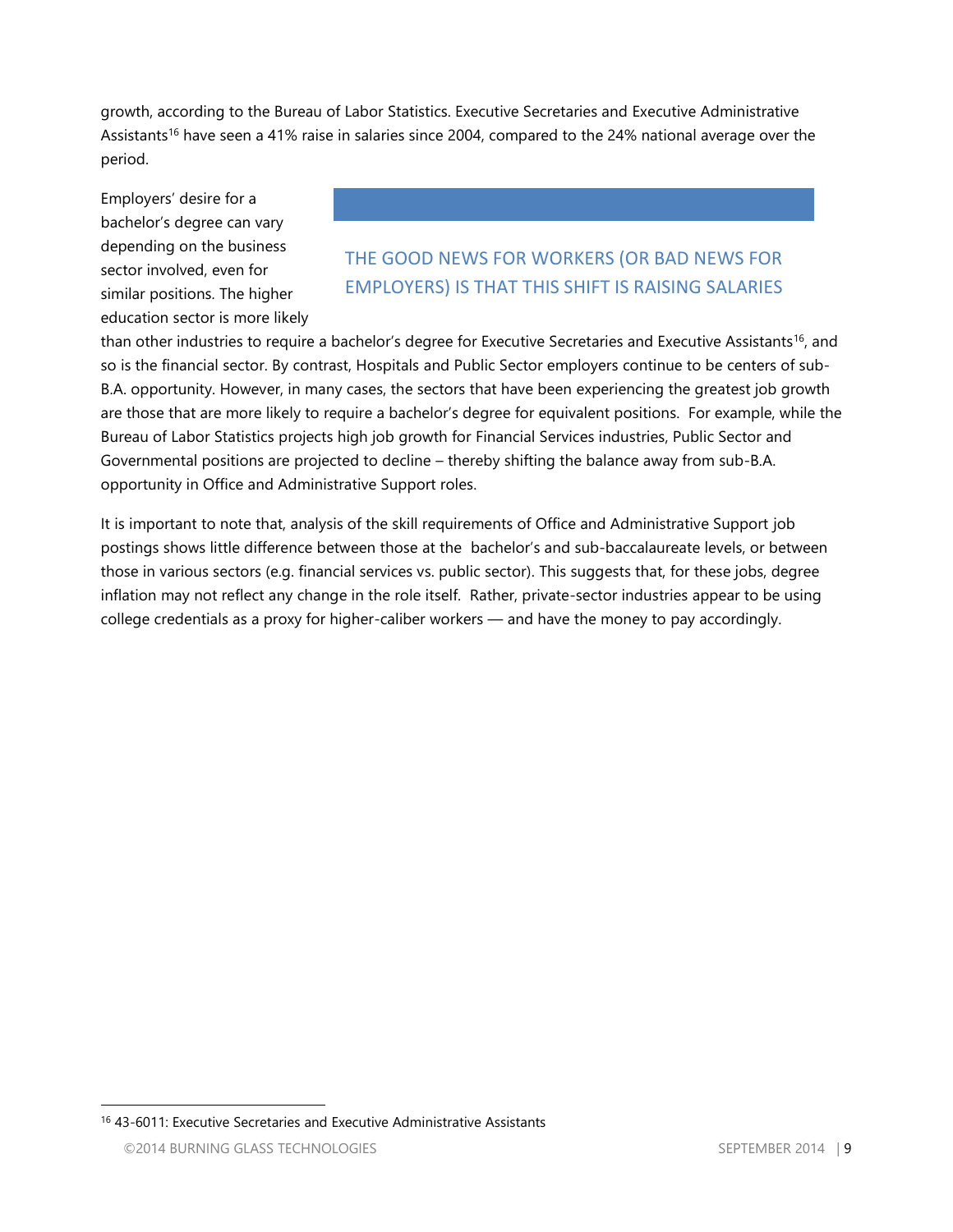#### **THIS TREND WILL EXACERBATE THE PROBLEM OF REPLACING AGING WORKFORCES**

While rising demand for better-educated workers is already rendering many positions harder to fill, this problem is likely to become worse over time as higher qualification requirements compound the challenges presented by long-term demographic trends. That's because, in many of these occupations, the current workforce is older than average, and will need to be replaced as workers retire. Yet the desire for bettereducated workers may make it more difficult to fill those positions.

| <b>Occupational Title</b>                                                             | <b>Credentials</b><br>Gap | 2012<br><b>Median Age</b><br>(BLS) | <b>Number of</b><br><b>Years Above</b><br><b>National</b><br><b>Workforce</b><br><b>Median Age</b> |
|---------------------------------------------------------------------------------------|---------------------------|------------------------------------|----------------------------------------------------------------------------------------------------|
| <b>Executive Secretaries and Executive Assistants</b>                                 | 46%                       | 48.5                               | 6.2                                                                                                |
| <b>First-Line Supervisors of Production and Operating</b><br><b>Workers</b>           | 45%                       | 48                                 | 5.7                                                                                                |
| First-Line Supervisors of Mechanics, Installers, and<br><b>Repairers</b>              | 34%                       | 47.7                               | 5.4                                                                                                |
| <b>First-Line Supervisors of Office and Administrative</b><br><b>Support Workers</b>  | 29%                       | 45.3                               | $\overline{3}$                                                                                     |
| <b>Surveying and Mapping Technicians</b>                                              | 25%                       | 45                                 | 2.7                                                                                                |
| <b>Training and Development Specialists</b>                                           | 25%                       | 43.8                               | 1.5                                                                                                |
| <b>First-Line Supervisors of Construction Trades and</b><br><b>Extraction Workers</b> | 21%                       | 47.8                               | 5.5                                                                                                |
| <b>All Engineering Technicians</b>                                                    | 21%                       | 46.8                               | 4.5                                                                                                |
| <b>Production, Planning and Expediting Clerks</b>                                     | 16%                       | 44.1                               | 1.8                                                                                                |

#### **Credentials Gap and Average Age of Select Occupations**

Many of the Production and Operating supervisor<sup>17</sup> roles are prime examples. These positions have an older workforce, with a median age of 48, compared to 42 for the entire U.S. workforce. Construction Supervisors<sup>18</sup> and Production and Operating Supervisors<sup>17</sup> are typically promoted from line construction and production roles.<sup>19</sup> However, few of these skilled trade workers, such as Construction Workers, Construction/Building

<sup>&</sup>lt;sup>17</sup> 51-1011: First-Line Supervisors of Production and Operating Workers

<sup>&</sup>lt;sup>18</sup> 47-1011: First-Line Supervisors of Construction Trades and Extraction Workers

 $19$  Based on analysis of resumes in the Burning Glass proprietary database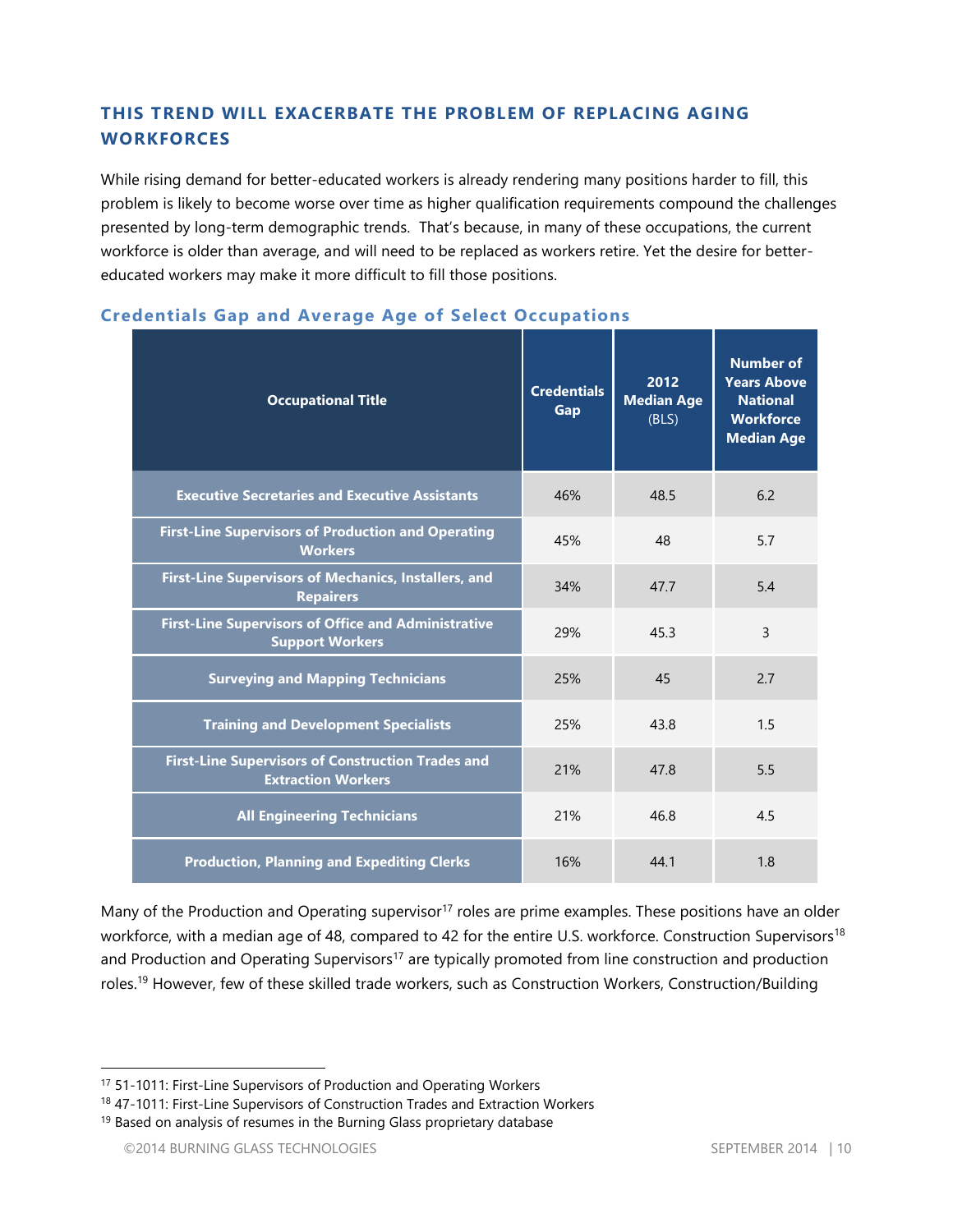Inspectors, and Chemical Operators, hold bachelor's degrees. The current talent pipeline is unlikely to be able to fill the demand.

The Office and Administrative Support and Business and Financial occupational families — both of which have experienced a significant credential gap — also have a higher-than-average proportion of older workers (a median age of 48.5 for Executive Secretaries and Executive Assistants), so they may also face problems replacing workers as they retire.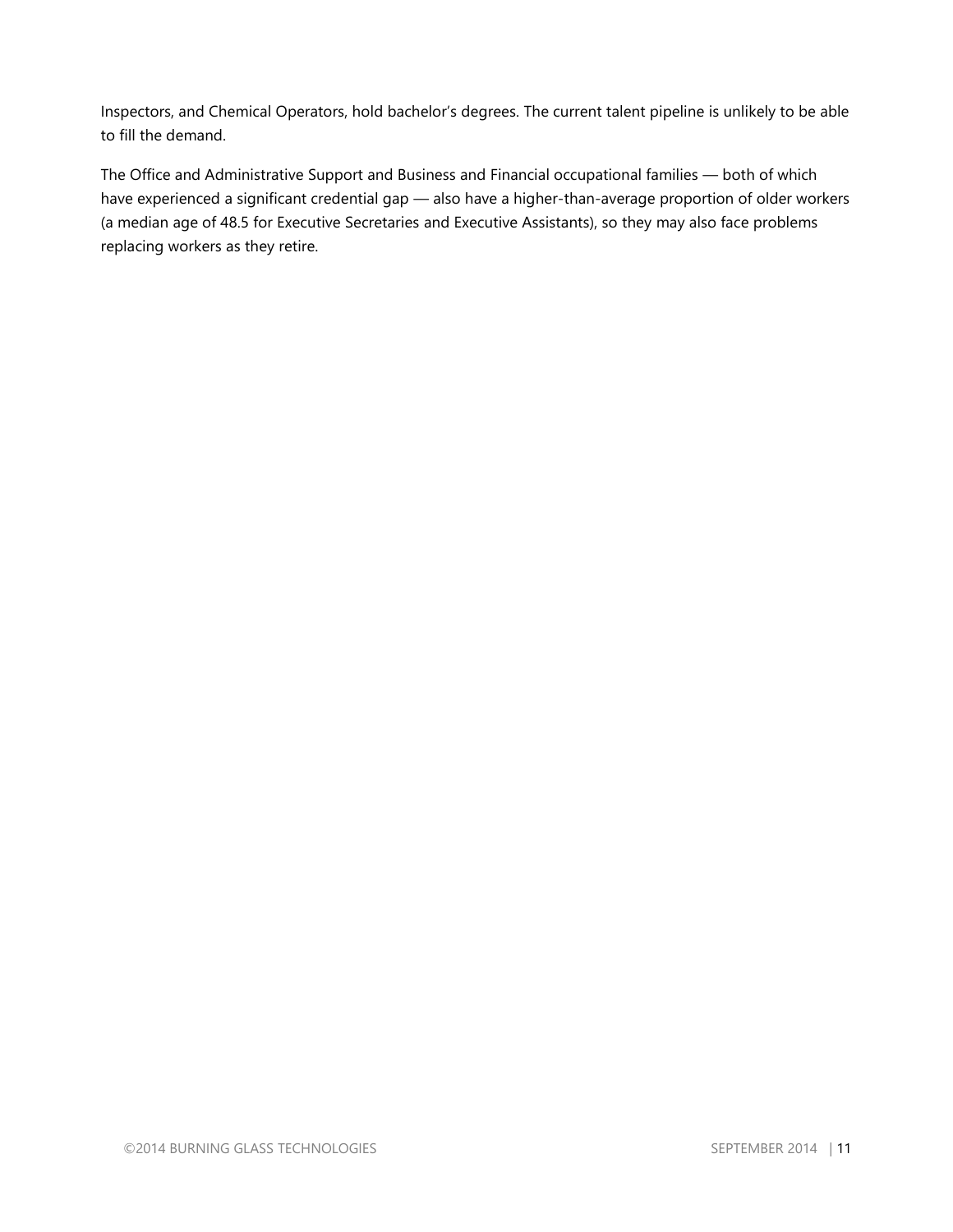#### **IN SOME JOBS, HIGHER CREDENTIAL REQUIREMENTS REFLECT MORE SKILLED WORK…**

#### **Credentials Gap in Drafting Roles**

| <b>Occupation Title</b>                    | <b>Credentials</b><br>Gap | %Job<br><b>Holders</b><br>with $BA+$<br>(Source:<br>American<br>Community<br>Survey) | <b>%Real Time</b><br><b>Postings</b><br><b>Requiring</b><br><b>Bachelor's</b><br><b>Degree</b><br>(Source:<br><b>Burning Glass)</b> | 2013 Job<br><b>Postings in</b><br><b>Middle Skills</b><br><b>Occupation</b><br>(Source: Burning<br>Glass) |  |
|--------------------------------------------|---------------------------|--------------------------------------------------------------------------------------|-------------------------------------------------------------------------------------------------------------------------------------|-----------------------------------------------------------------------------------------------------------|--|
| <b>Electrical and Electronics Drafters</b> | 21%                       | 27%                                                                                  | 48%                                                                                                                                 | 5,026                                                                                                     |  |
| <b>Architectural and Civil Drafters</b>    | 14%                       | 27%                                                                                  | 41%                                                                                                                                 | 4.112                                                                                                     |  |
| <b>Mechanical Drafters</b>                 | 12%                       | 27%                                                                                  | 39%                                                                                                                                 | 16,636                                                                                                    |  |

Some occupations are in fact becoming more complex, and that can be seen in the evolution of job requirements.

For example, employers are increasingly demanding that Drafters, an occupation traditionally open to those without a B.A., possess bachelor's-level credentials. Depending on the specific role, the credential gap for Drafters can be anywhere from 12 to 21 percentage points.

This change seems largely driven by technology. As computer-assisted design and other architectural software make the drafting process more efficient, employers are looking for Drafters to bring additional skills and expertise to the workplace. This includes expertise in fields like purchasing, as Drafters are moving into a more integrated role assisting in design structure during product development and therefore coordinating bills of material with purchasing departments. In effect, as technology reshapes their craft, Drafters are becoming more like junior engineers.

This is another area where a credentials gap also results in higher salaries for those who actually have a bachelor's degree. Salaries for Drafters have converged with engineering salaries over the last decade. Salaries for Electrical and Electronic Drafters<sup>20</sup> have grown 29% since 2004 while salaries for Mechanical Engineers have grown 25.5%. Further, Architectural and Civil Drafter<sup>21</sup> salaries have grown 26% since 2004, while salaries for Architects themselves have only seen 20% growth.

The continued evolution of the Engineering occupations is further reflected by a rise in employment for all Engineers compared to a decline in Drafting and Technician roles. In 2000, there were approximately 1.5 Engineers for every Drafter and Technician. By May 2013 that ratio had increased to 2.4 Engineers for every

 $\overline{a}$ <sup>20</sup> 17-3012: Electrical and Electronic Drafters

<sup>21</sup> 17-3011: Architectural and Civil Drafters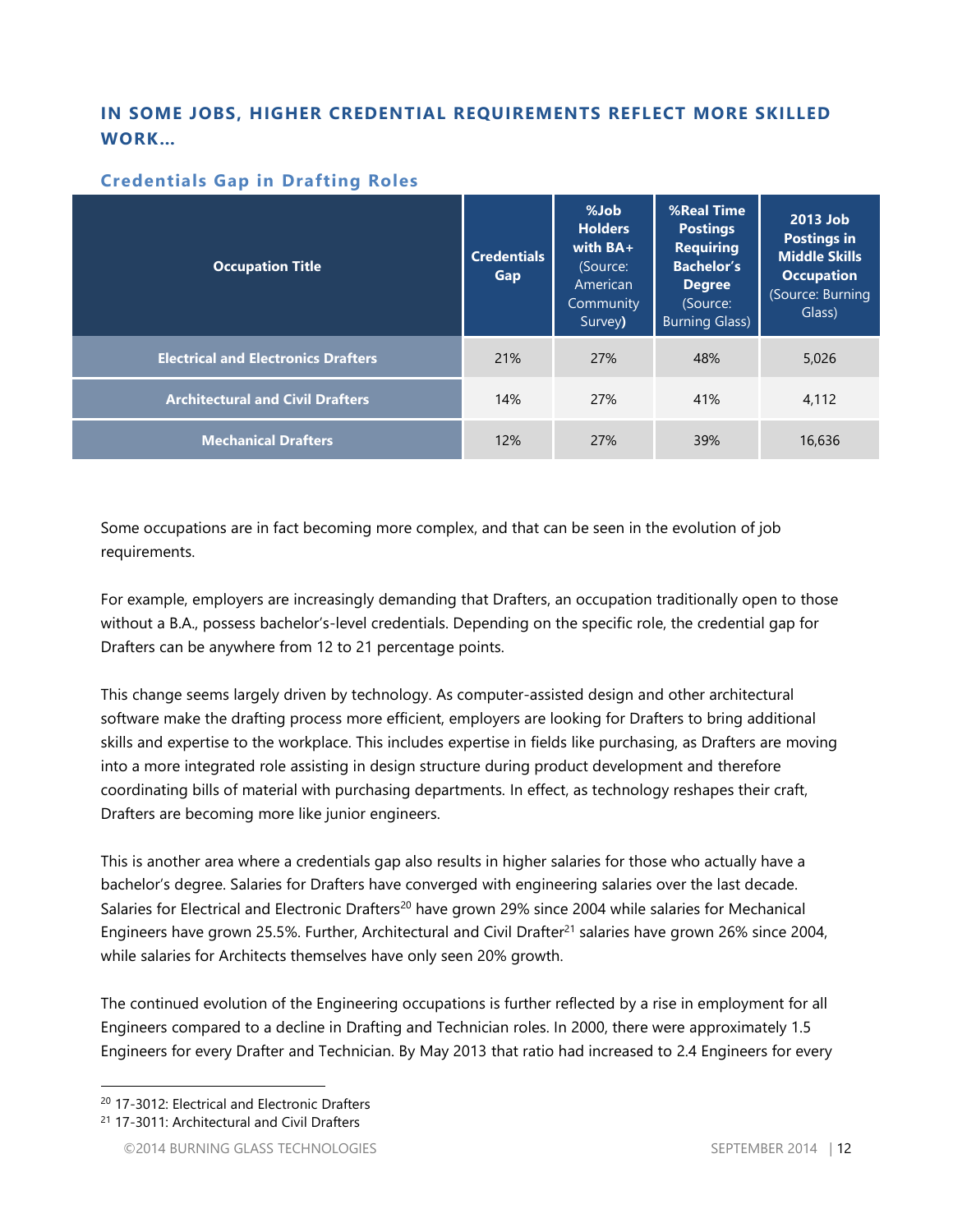Drafter and Technician<sup>22</sup>. Not only are Engineering support occupations becoming more advanced, but many prospective Drafters and Technicians are foregoing this step and vying to become Engineers.

In other occupations as well, there is a clear distinction between the skill requirements of those postings that ask for a bachelor's degree and those that don't, suggesting that employers' growing preference for higher credentials may be a reflection of their need for more advanced skills. This is particularly true in financial occupations. Postings for Loan Officers<sup>23</sup> that require college graduates, for example, are more likely to ask for national accreditations and specific commercial and retail lending skills than other postings.

<sup>22</sup> 2000 & 2013 Bureau of Labor Statistics Occupational Employment Statistics

<sup>23</sup> 13-2072: Loan Officers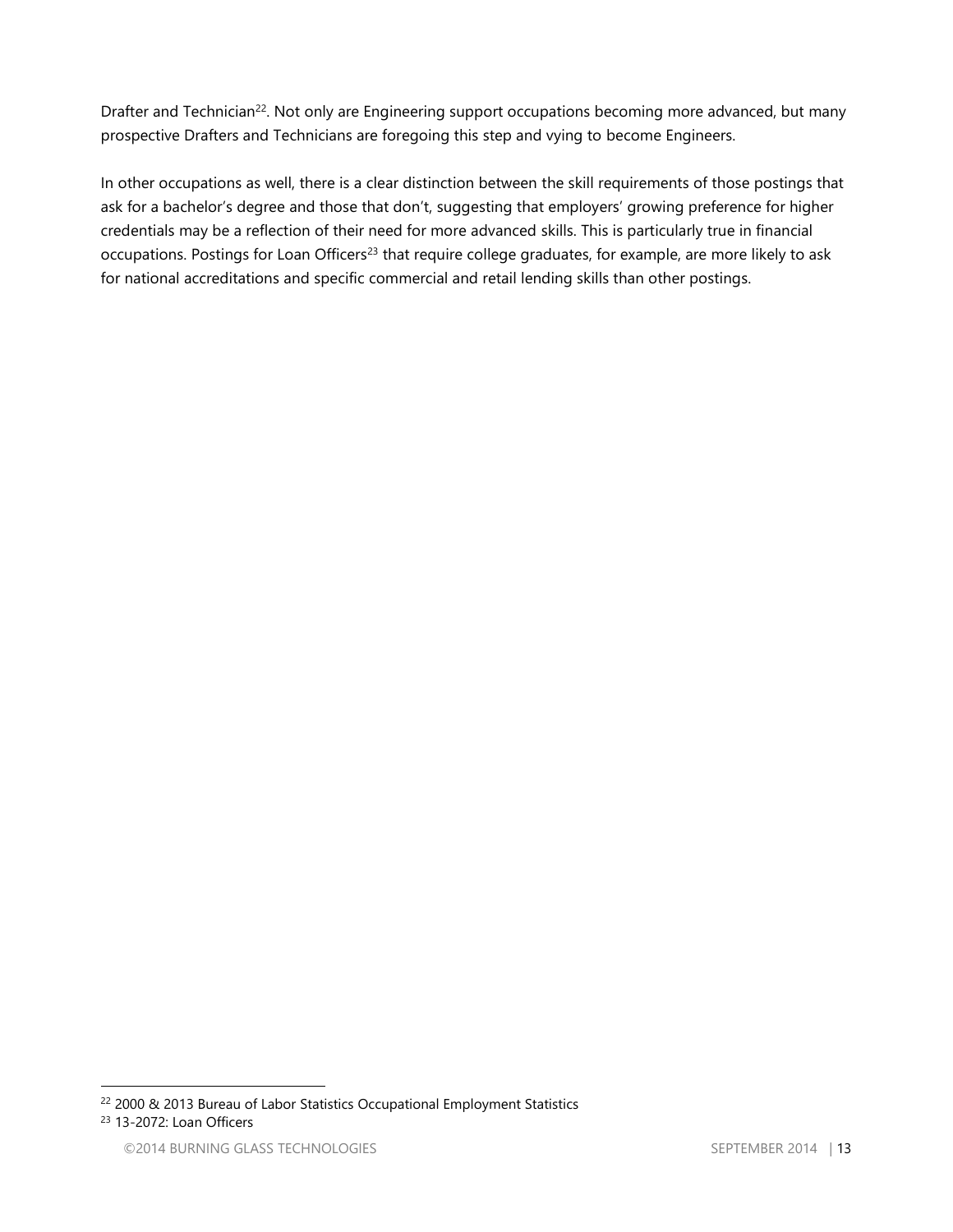#### **…BUT IN MANY OTHER CASES IT'S STILL THE SAME JOB**

| <b>Occupation Title</b>                     | <b>Credentials</b><br>Gap | %Job<br><b>Holders</b><br>with $BA+$<br>(Source:<br>American<br>Community<br>Survey) | % Postings<br><b>Requiring</b><br><b>Bachelor's</b><br><b>Degree</b><br>(Source:<br><b>Burning Glass)</b> | 2013 Job<br><b>Postings</b><br>(Source: Burning<br>Glass)) |
|---------------------------------------------|---------------------------|--------------------------------------------------------------------------------------|-----------------------------------------------------------------------------------------------------------|------------------------------------------------------------|
| <b>Computer Network Support Specialists</b> | 31%                       | 39%                                                                                  | 70%                                                                                                       | 11,675                                                     |
| <b>Computer User Support Specialists</b>    | 21%                       | 39%                                                                                  | 60%                                                                                                       | 201,332                                                    |

#### **Credentials Gap in Help Desk Roles**

While in some occupations the rising demand for college graduates reflects employers' need for more advanced skill sets, in many other occupations the substance of jobs at the B.A. and sub-B.A. levels seems little different. For example, there has been a striking rise in demand for bachelor's degrees in IT help desk positions, historically a first step on the IT career ladder – and an important entry to technology careers for those without a college degree. Our analysis finds a 21% credential gap for Computer User Support Specialists<sup>24</sup>, with only 39% of current job holders possessing a B.A., but 60% of new job postings requesting a degree. Yet when we examine the postings, the specific skills advertised for help desk roles with and without a B.A. are identical.

This strongly suggests that, in such occupations, employers have come to rely on a bachelor's degree primarily as a means of screening applicants, in a way that may not be related to job duties themselves – even though this preference for college graduates also makes these jobs substantially harder to fill. Help desk jobs calling for a bachelor's degree take 35% longer to fill on average than those that do not. The skills needed for these roles include hardware and software configuration, VPN and computer repair, knowledge sets which can typically be learned in one-to-two year training programs. In fact, these skills are rarely taught in four-year bachelor's degree programs, so applicants with college degrees may in fact be less directly qualified than their sub-B.A. peers.

When credential requirements align more clearly with skills, gaps in posting duration (a measure of how hard a job is to fill) narrow considerably. For example, among those computer support roles that require programming skills such as SQL and Java, which are often taught in B.A. computer science programs but less often in sub-B.A. programs of study, postings requesting a B.A. are open an average of 41 days compared to 36 days for sub-B.A. postings. For Network Support Specialists<sup>25</sup>, it actually takes two days longer to fill a non-bachelor's opening.

<sup>&</sup>lt;sup>24</sup> 15-1151: Computer User Support Specialists

<sup>&</sup>lt;sup>25</sup> 15-1152: Computer Network Support Specialists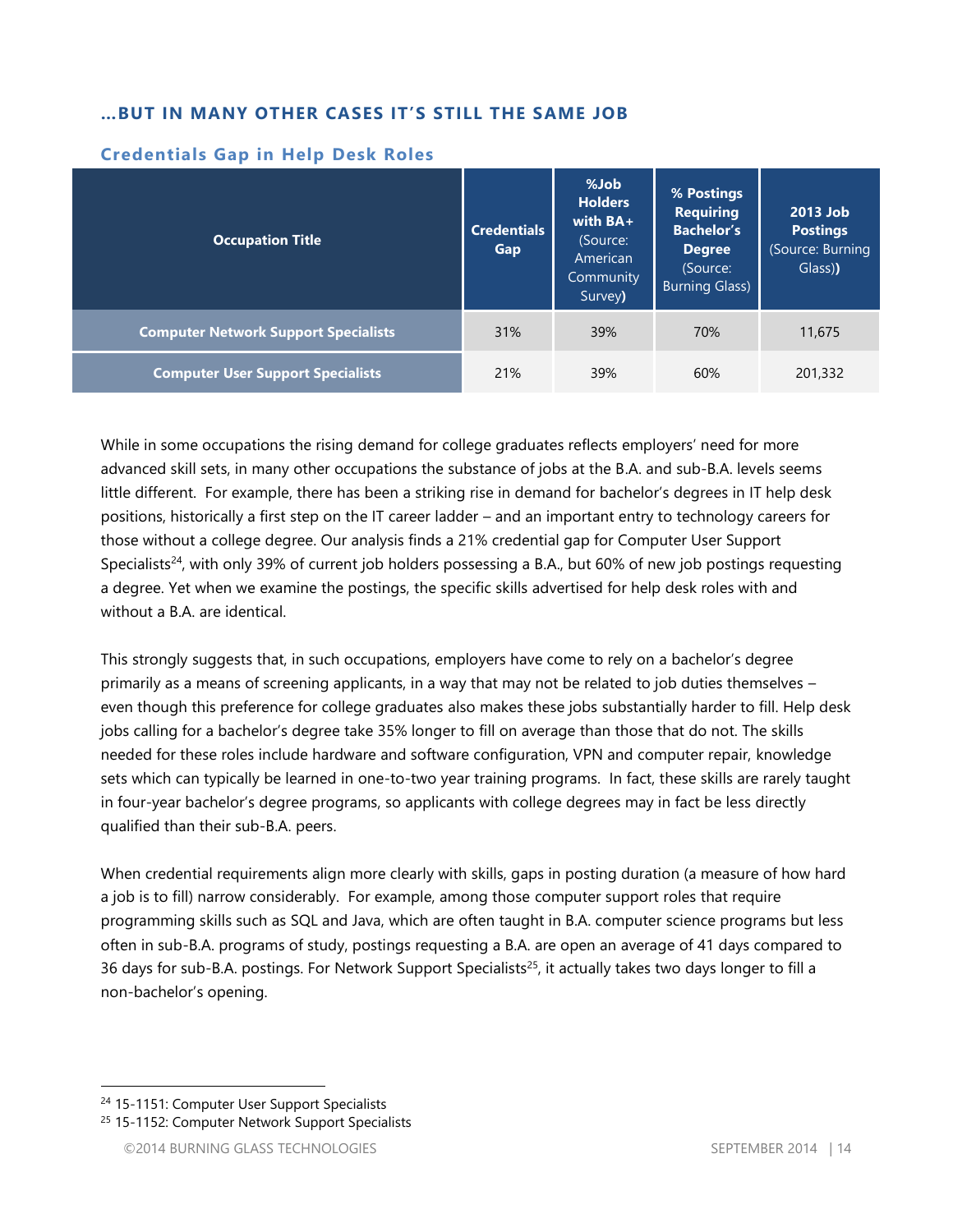There is considerable anecdotal evidence that many administrative, clerical, and human resources positions have become more demanding because workers have to deal with new technologies. However, the skills requested in job postings for those positions are similar whether they ask for a bachelor's degree or not. The degrees held by the existing workforce in these occupations are spread out over the educational spectrum (only one-third of the Insurance Clerks<sup>26</sup> have a bachelor's degree; only 8 percent of all workers have a business degree, for example).<sup>27</sup> This is additional evidence that employers are using the bachelor's degree as a proxy for higher-level skills. It isn't so much that college graduates bring a new skill set that employers can't find elsewhere; it's that employers seem to presume that a college graduate will be more capable at the needed skill set than those without a degree.

<sup>26</sup> 43-9041: Insurance Claims and Policy Processing Clerks

<sup>27</sup> U.S. Census Bureau, American Community Survey, accessed via IPUMS-USA, https://usa.ipums.org/usa/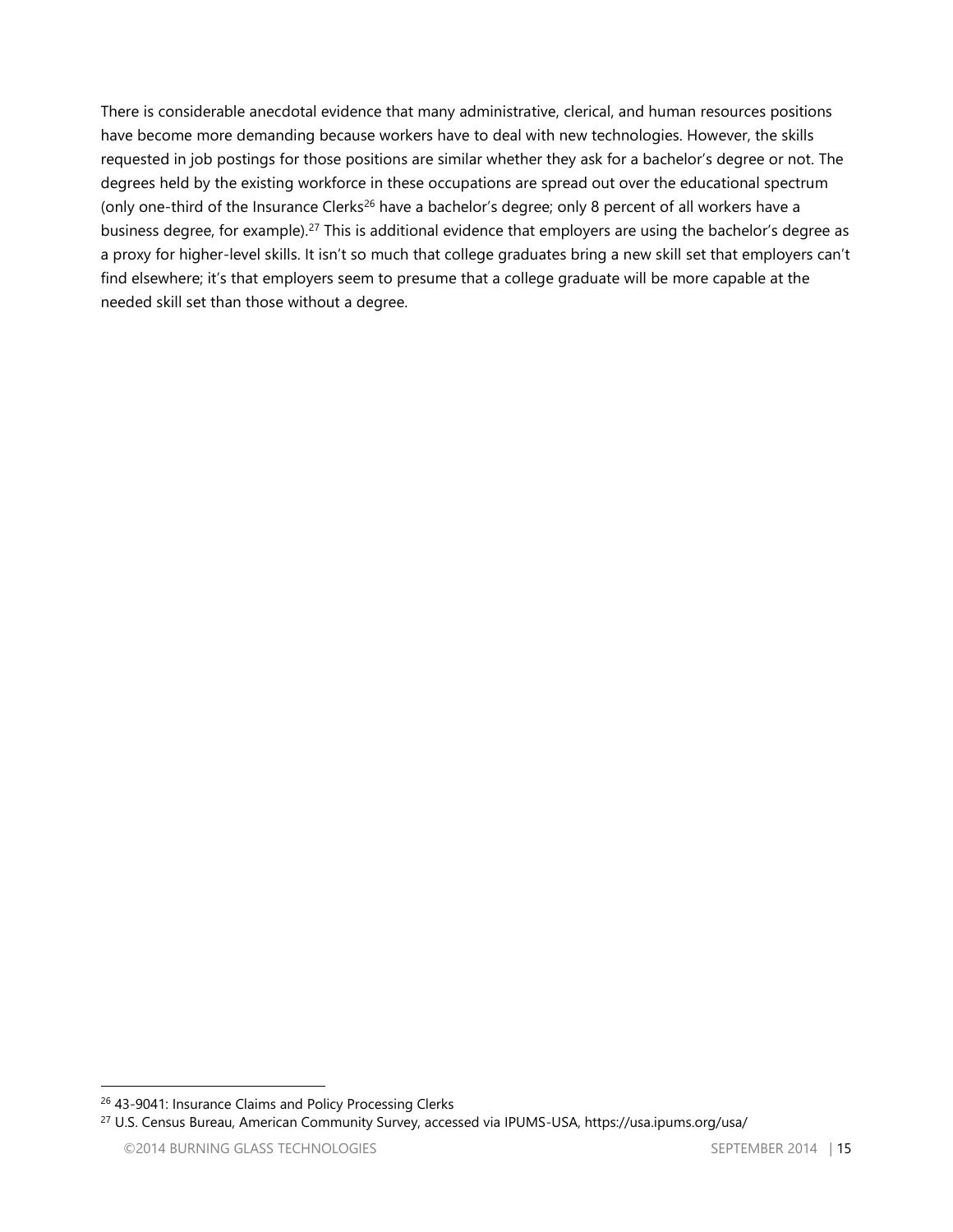#### **SOME POSITIONS RESIST THE TREND**

Some professions, while not exactly immune, show little or no signs of upcredentialing. Degree requirements for health care technicians, for example, reflect little evidence of a credential gap. What these positions have in common are strong credential requirements that exist outside the traditional higher education degree structure: state licensing requirements, certifications accepted industrywide, or specific measurable skills. A radiology technician, for example, needs to have specific certifications. Employers have specific criteria to use as a yardstick when hiring, so there's not as much incentive to apply the less-specific screen of a bachelor's degree.

One notable exception in health care involves registered nurses<sup>28</sup>, who account for half of all demand in occupations open to sub-B.A. job seekers. Yet, these roles too have been dramatically upcredentialing over the last several years. Some 64% of nurses under 30 years old hold a bachelor's degree compared with 51% of their colleagues older than age 40. This upcredentialing tend is particularly pronounced in hospital settings, where nursing roles tend to be more complex and technically sophisticated. While we do not currently see evidence of a credential gap for R.N.'s in national data, opportunities for job seekers without bachelor's degree are increasingly concentrated in less desirable, lower-paying roles in skilled nursing facilities and clinics vs. in hospitals where nursing roles tend to involve more technically sophisticated work and provide greater opportunity for upward career mobility.  $\bigcirc$ 

#### **ABOUT BURNING GLASS**

Burning Glass's tools and data are playing a growing role in informing the global conversation on education and the workforce by providing researchers, policy makers, educators, and employers with detailed real-time awareness into skill gaps and labor market demand. Burning Glass's job seeker applications power several government workforce systems and have been shown to have substantive impact on reemployment outcomes and on labor market literacy.

With headquarters in Boston's historic Faneuil Hall, Burning Glass is proud to serve a client base that spans six continents, including education institutions, government workforce agencies, academic research centers, global recruitment and staffing agencies, major employers, and leading job boards. Visit us at [www.burning-glass.com.](http://www.burning-glass.com/)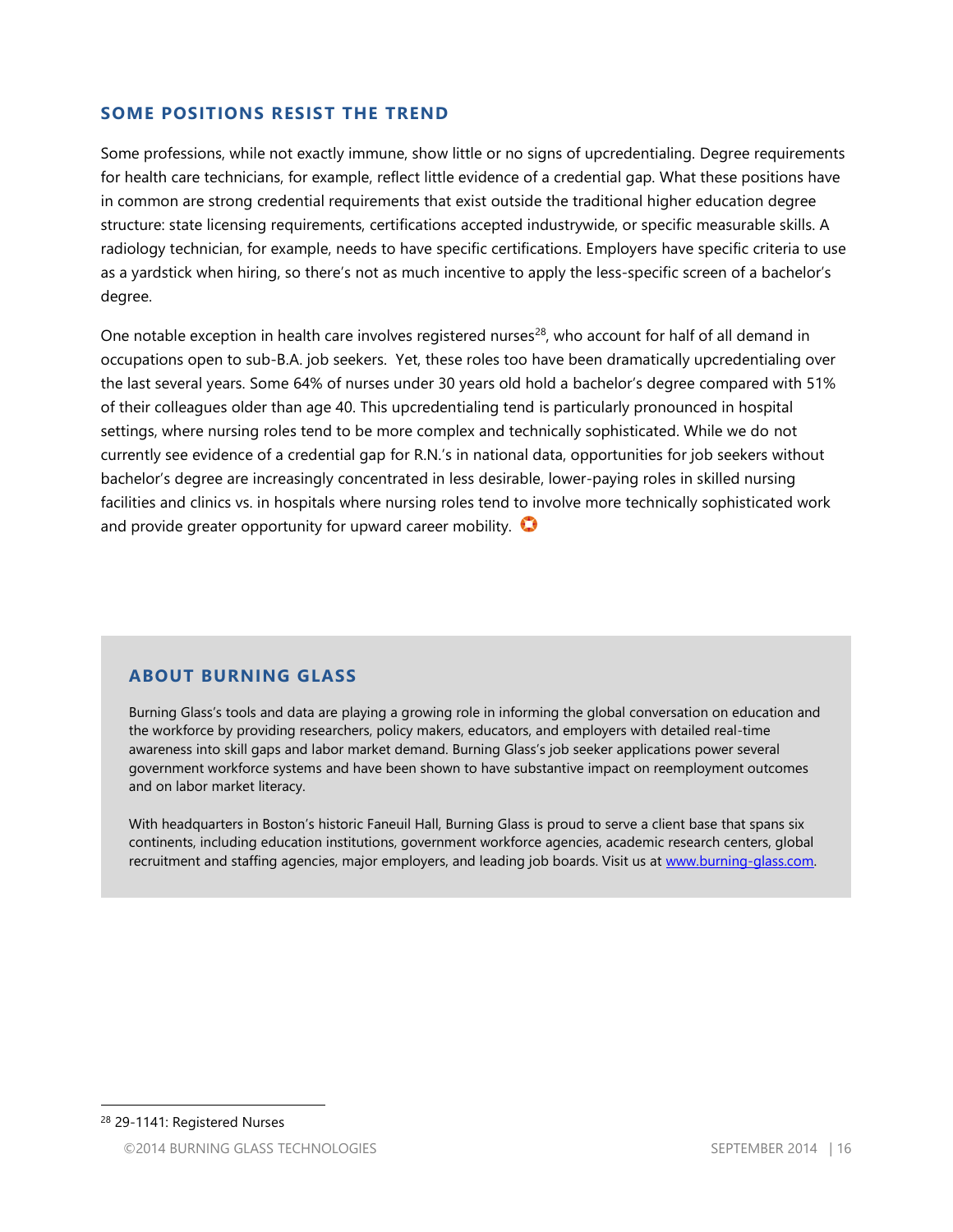## APPENDIX

| <b>SOC Code</b><br>$(ONET-6)$ | <b>Occupation Title</b>                                                              | 2013<br><b>Total</b><br><b>Postings</b><br>(Burning<br>Glass) | $%BA+$<br>$40 +$<br>(ACS<br>2012) | $%BA+$<br>$31 - 40$<br>(ACS<br>2012 | $%BA+$<br>18-30<br>(ACS<br>2012 | $%BA +$<br><b>Total</b><br>(2011 &<br>2012<br>ACS | % 2013 Real<br><b>Time Job</b><br><b>Postings</b><br><b>Requiring</b><br><b>Bachelor's</b><br><b>Degree</b><br>(Burning<br>Glass) | <b>Credentials</b><br>Gap | 2012<br>Median<br>Age<br>(BLS) | Average #<br>of Days to<br><b>Fill Postings</b><br><b>That Do Not</b><br>Require a<br><b>BA</b><br>(Burning<br>Glass) | Average #<br>of Days to<br><b>Fill Postings</b><br><b>That</b><br>Require a<br><b>BA</b><br>(Burning<br>Glass) | 2004 Salary<br>(BLS) | 2013 Salary<br>(BLS) | Salary %<br>Change |
|-------------------------------|--------------------------------------------------------------------------------------|---------------------------------------------------------------|-----------------------------------|-------------------------------------|---------------------------------|---------------------------------------------------|-----------------------------------------------------------------------------------------------------------------------------------|---------------------------|--------------------------------|-----------------------------------------------------------------------------------------------------------------------|----------------------------------------------------------------------------------------------------------------|----------------------|----------------------|--------------------|
| 11-1021                       | General and<br>Operations<br>Managers                                                | 157302                                                        | 51%                               | 56%                                 | <b>NA</b>                       | 52%                                               | 72%                                                                                                                               | 20%                       | 45.10                          | 30.29                                                                                                                 | 35.08                                                                                                          | \$<br>92,010.00      | \$<br>116,090.00     | 26%                |
| 11-3071                       | Transportation,<br>Storage, and<br>Distribution<br>Managers                          | 23515                                                         | 31%                               | 35%                                 | 31%                             | 32%                                               | 74%                                                                                                                               | 42%                       | 44.70                          | 31.42                                                                                                                 | 33.35                                                                                                          | \$<br>72,530.00      | \$<br>91,220.00      | 26%                |
| 11-9013                       | Farmers, Ranchers,<br>and Other<br>Agricultural<br>Managers                          | 4618                                                          | 23%                               | 28%                                 | 27%                             | 23%                                               | 68%                                                                                                                               | 45%                       | 55.90                          | 22.53                                                                                                                 | 31.96                                                                                                          | \$<br>55,140.00      | \$<br>73,210.00      | 33%                |
| 11-9051                       | Food Service<br>Managers                                                             | 147977                                                        | 25%                               | 27%                                 | 22%                             | 25%                                               | 49%                                                                                                                               | 24%                       | 39.70                          | 33.28                                                                                                                 | 32.28                                                                                                          | \$<br>43,940.00      | \$<br>53,130.00      | 21%                |
| 11-9081                       | <b>Lodging Managers</b>                                                              | 9300                                                          | 38%                               | 46%                                 | 49%                             | 41%                                               | 58%                                                                                                                               | 17%                       | 48.30                          | 26.50                                                                                                                 | 31.17                                                                                                          | \$<br>44.060.00      | \$<br>55,810.00      | 27%                |
| 11-9111                       | Medical and Health<br>Services Managers                                              | 314586                                                        | 63%                               | 67%                                 | 66%                             | 64%                                               | 69%                                                                                                                               | 5%                        | 49.30                          | 38.62                                                                                                                 | 39.29                                                                                                          | \$<br>75,140.00      | \$<br>101,340.00     | 35%                |
| 11-9141                       | Property, Real<br>Estate, and<br>Community<br>Association<br>Managers                | 41296                                                         | 41%                               | 44%                                 | 42%                             | 42%                                               | 68%                                                                                                                               | 26%                       | 50.20                          | 34.32                                                                                                                 | 31.79                                                                                                          | \$<br>48,760.00      | \$<br>64,270.00      | 32%                |
| 11-9151                       | Social and<br>Community Service<br>Managers                                          | 12058                                                         | 65%                               | 78%                                 | 80%                             | 69%                                               | 70%                                                                                                                               | 1%                        | 46.20                          | 36.46                                                                                                                 | 28.32                                                                                                          | \$<br>50,740.00      | \$<br>65,750.00      | 30%                |
| 13-1011                       | Agents and<br><b>Business Managers</b><br>of Artists,<br>Performers, and<br>Athletes | 2177                                                          | 58%                               | 67%                                 | 56%                             | 60%                                               | 61%                                                                                                                               | 1%                        | <b>NA</b>                      | 46.63                                                                                                                 | 29.14                                                                                                          | \$<br>69,520.00      | \$<br>96,410.00      | 39%                |
| 13-2021                       | Appraisers and<br>Assessors of Real<br>Estate                                        | 4616                                                          | 50%                               | 63%                                 | 54%                             | 53%                                               | 64%                                                                                                                               | 11%                       | 50.50                          | 26.62                                                                                                                 | 45.43                                                                                                          | \$<br>49,350.00      | \$<br>57,040.00      | 16%                |
| 13-1051                       | <b>Cost Estimators</b>                                                               | 24305                                                         | 28%                               | 44%                                 | 52%                             | 34%                                               | 65%                                                                                                                               | 31%                       | 45.60                          | 34.13                                                                                                                 | 39.91                                                                                                          | \$<br>53,870.00      | \$<br>63,660.00      | 18%                |
| 13-1021                       | Buyers and<br>Purchasing Agents,<br>Farm Products                                    | 1056                                                          | 20%                               | 38%                                 | 53%                             | 28%                                               | 52%                                                                                                                               | 24%                       | <b>NA</b>                      | 33.09                                                                                                                 | 36.37                                                                                                          | \$<br>49,980.00      | \$<br>60,470.00      | 21%                |
| 13-1131                       | Fundraisers                                                                          | 5095                                                          | 79%                               | 85%                                 | 79%                             | 80%                                               | 71%                                                                                                                               | $-9%$                     | 40.20                          | 28.78                                                                                                                 | 37.95                                                                                                          | \$<br>38,350.00      | \$<br>56,270.00      | 47%                |
| 13-1032                       | Insurance<br>Appraisers, Auto<br>Damage                                              | 6520                                                          | <b>NA</b>                         | NA                                  | <b>NA</b>                       | 44%                                               | 51%                                                                                                                               | 7%                        | 45.90                          | 31.69                                                                                                                 | 31.89                                                                                                          | \$<br>45,780.00      | \$<br>63,100.00      | 38%                |
| 13-1071                       | Human Resources<br>Specialists*                                                      | 211598                                                        | <b>NA</b>                         | <b>NA</b>                           | <b>NA</b>                       | 54%                                               | 74%                                                                                                                               | 20%                       | <b>NA</b>                      | 29.27                                                                                                                 | 32.12                                                                                                          | \$<br>47,330.00      | \$<br>61,560.00      | 30%                |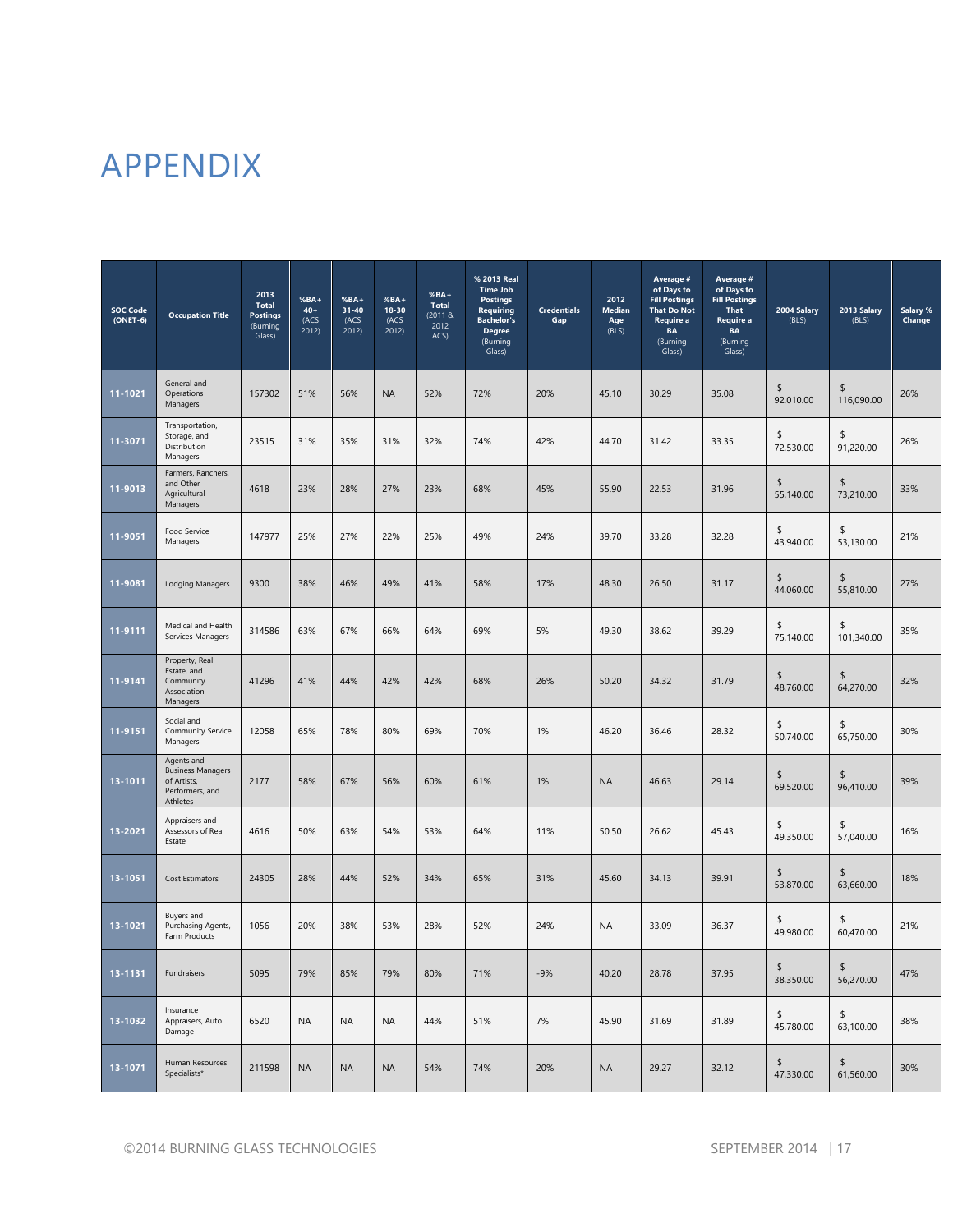| 13-1075 | Labor Relations<br>Specialists                              | 2316   | <b>NA</b> | <b>NA</b> | <b>NA</b> | 54% | 71% | 17%    | <b>NA</b> | 27.21 | 33.45 | \$<br>49,240.00 | \$<br>56,590.00  | 15% |
|---------|-------------------------------------------------------------|--------|-----------|-----------|-----------|-----|-----|--------|-----------|-------|-------|-----------------|------------------|-----|
| 13-2071 | <b>Credit Counselors</b>                                    | 5207   | <b>NA</b> | <b>NA</b> | <b>NA</b> | 47% | 58% | 11%    | 42.40     | 27.52 | 24.76 | \$<br>38,710.00 | \$<br>44,960.00  | 16% |
| 13-1081 | Logisticians                                                | 64266  | 45%       | 46%       | 48%       | 46% | 74% | 28%    | 45.10     | 32.42 | 32.19 | \$<br>60,310.00 | \$<br>76,330.00  | 27% |
| 13-2052 | Personal Financial<br>Advisors                              | 90702  | 78%       | 83%       | 81%       | 79% | 75% | $-4%$  | 45.70     | 23.15 | 38.01 | \$<br>82,570.00 | \$<br>99,920.00  | 21% |
| 13-2072 | Loan Officers                                               | 51957  | <b>NA</b> | <b>NA</b> | <b>NA</b> | 47% | 62% | 15%    | 42.40     | 31.51 | 40.01 | \$<br>58,200.00 | \$<br>71,800.00  | 23% |
| 13-2081 | Tax Examiners and<br>Collectors, and<br>Revenue Agents      | 3830   | 43%       | 58%       | 59%       | 46% | 53% | 7%     | 48.70     | 23.97 | 27.67 | \$<br>48,210.00 | \$<br>56,120.00  | 16% |
| 13-2082 | <b>Tax Preparers</b>                                        | 7671   | 49%       | 48%       | 38%       | 48% | 43% | $-5%$  | 49.60     | 17.61 | 31.94 | \$<br>34,330.00 | \$<br>43,350.00  | 26% |
| 13-1151 | Training and<br>Development<br>Specialists                  | 54605  | 49%       | 52%       | 49%       | 50% | 75% | 25%    | 43.80     | 34.98 | 36.64 | \$<br>47,780.00 | \$<br>60,780.00  | 27% |
| 15-1111 | Computer and<br>Information<br><b>Research Scientists</b>   | 13233  | 78%       | 96%       | 86%       | 84% | 54% | $-30%$ | 40.00     | 31.60 | 39.61 | \$<br>88,020.00 | \$<br>109,260.00 | 24% |
| 15-1151 | Computer User<br><b>Support Specialists</b>                 | 201332 | 39%       | 39%       | 39%       | 39% | 60% | 21%    | 40.40     | 27.14 | 37.88 | \$<br>43,620.00 | \$<br>50,450.00  | 16% |
| 15-1152 | Computer Network<br><b>Support Specialists</b>              | 11675  | <b>NA</b> | <b>NA</b> | <b>NA</b> | 39% | 70% | 31%    | 40.10     | 32.88 | 31.07 | \$<br>43,620.00 | \$<br>64,160.00  | 47% |
| 17-1021 | Cartographers and<br>Photogrammetrists                      | 360    | <b>NA</b> | <b>NA</b> | <b>NA</b> | 76% | 56% | $-20%$ | 44.80     | 69.60 | 33.20 | \$<br>48,830.00 | \$<br>62,540.00  | 28% |
| 17-1022 | Surveyors                                                   | 4286   | <b>NA</b> | <b>NA</b> | <b>NA</b> | 76% | 50% | $-26%$ | <b>NA</b> | 42.87 | 26.43 | \$<br>46,080.00 | \$<br>59,570.00  | 29% |
| 17-3011 | Architectural and<br>Civil Drafters                         | 4112   | <b>NA</b> | <b>NA</b> | <b>NA</b> | 27% | 41% | 14%    | <b>NA</b> | 27.38 | 41.48 | \$<br>40,750.00 | \$<br>51,250.00  | 26% |
| 17-3012 | Electrical and<br><b>Electronics Drafters</b>               | 4112   | <b>NA</b> | <b>NA</b> | <b>NA</b> | 27% | 48% | 21%    | <b>NA</b> | 39.07 | 45.24 | \$<br>46,760.00 | \$<br>60,350.00  | 29% |
| 17-3013 | Mechanical<br>Drafters                                      | 16636  | <b>NA</b> | <b>NA</b> | <b>NA</b> | 27% | 39% | 12%    | <b>NA</b> | 40.88 | 40.51 | \$<br>45,140.00 | \$<br>54,510.00  | 21% |
| 17-3019 | Drafters, All Other                                         | 6666   | <b>NA</b> | <b>NA</b> | <b>NA</b> | 27% | 44% | 17%    | 43.60     | 34.71 | 42.40 | \$<br>45,560.00 | \$<br>50,930.00  | 12% |
| 17-3021 | Aerospace<br>Engineering and<br>Operations<br>Technicians   | 917    | <b>NA</b> | <b>NA</b> | <b>NA</b> | 17% | 55% | 38%    | 46.50     | 41.69 | 41.91 | \$<br>54,040.00 | \$<br>62,540.00  | 16% |
| 17-3022 | Civil Engineering<br>Technicians                            | 5283   | <b>NA</b> | <b>NA</b> | <b>NA</b> | 17% | 37% | 20%    | <b>NA</b> | 32.39 | 24.90 | \$<br>39,900.00 | \$<br>49,380.00  | 24% |
| 17-3023 | Electrical and<br>Electronics<br>Engineering<br>Technicians | 24252  | <b>NA</b> | <b>NA</b> | <b>NA</b> | 17% | 28% | 11%    | <b>NA</b> | 35.23 | 57.02 | \$<br>47,130.00 | \$<br>58,770.00  | 25% |
| 17-3024 | Electro-Mechanical<br>Technicians                           | 1349   | <b>NA</b> | <b>NA</b> | <b>NA</b> | 17% | 30% | 13%    | <b>NA</b> | 42.76 | 32.57 | \$<br>43,130.00 | \$<br>54,160.00  | 26% |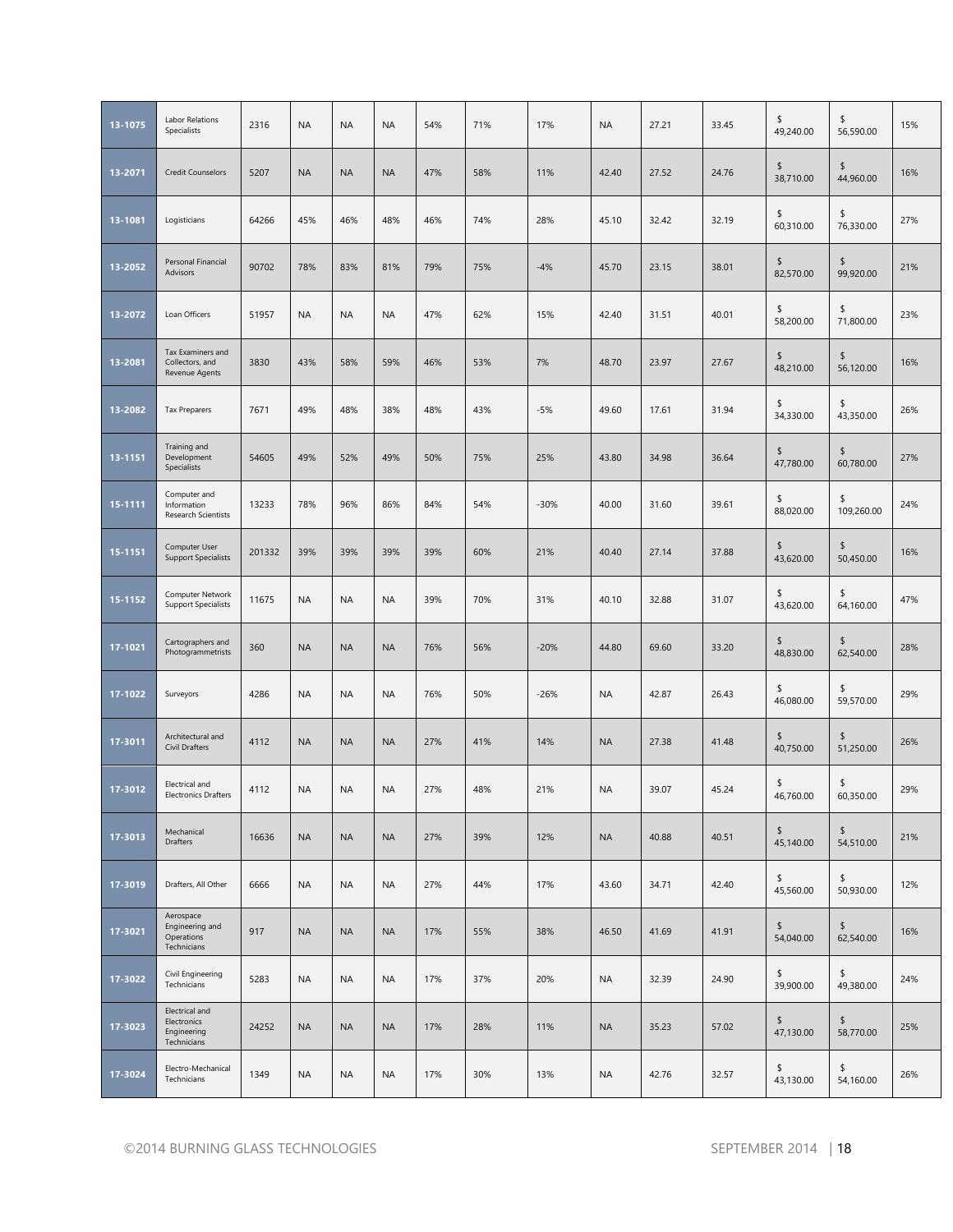| 17-3025 | Environmental<br>Engineering<br>Technicians                 | 237   | <b>NA</b> | <b>NA</b> | <b>NA</b> | 17% | 44% | 27%    | <b>NA</b> | 28.15     | 19.50 | \$<br>40,660.00 | \$<br>49,180.00  | 21% |
|---------|-------------------------------------------------------------|-------|-----------|-----------|-----------|-----|-----|--------|-----------|-----------|-------|-----------------|------------------|-----|
| 17-3031 | Surveying and<br>Mapping<br>Technicians                     | 2982  | 7%        | 11%       | 12%       | 9%  | 34% | 25%    | 45.00     | 29.87     | 26.66 | \$<br>32,780.00 | \$<br>43,540.00  | 33% |
| 17-3026 | Industrial<br>Engineering<br>Technicians                    | 1325  | <b>NA</b> | <b>NA</b> | <b>NA</b> | 17% | 37% | 20%    | <b>NA</b> | 30.97     | 39.04 | \$<br>47,080.00 | \$<br>54,170.00  | 15% |
| 19-1011 | <b>Animal Scientists</b>                                    | 242   | <b>NA</b> | <b>NA</b> | <b>NA</b> | 79% | 57% | $-22%$ | <b>NA</b> | #N/A      | 19.50 | \$<br>53,800.00 | \$<br>72,930.00  | 36% |
| 19-1012 | Food Scientists and<br>Technologists                        | 2553  | <b>NA</b> | <b>NA</b> | <b>NA</b> | 79% | 75% | $-4%$  | <b>NA</b> | 36.31     | 41.64 | \$<br>56,110.00 | \$<br>65,340.00  | 16% |
| 19-1013 | Soil and Plant<br>Scientists                                | 2017  | <b>NA</b> | <b>NA</b> | <b>NA</b> | 79% | 65% | $-14%$ | <b>NA</b> | <b>NA</b> | 38.12 | \$<br>55,470.00 | \$<br>62,830.00  | 13% |
| 19-1021 | Biochemists and<br>Biophysicists                            | 1919  | <b>NA</b> | <b>NA</b> | <b>NA</b> | 96% | 56% | $-40%$ | <b>NA</b> | 24.35     | 33.19 | \$<br>71,730.00 | \$<br>91,640.00  | 28% |
| 19-1022 | Microbiologists                                             | 3490  | <b>NA</b> | <b>NA</b> | <b>NA</b> | 96% | 72% | $-24%$ | <b>NA</b> | 102.50    | 36.73 | \$<br>61,250.00 | \$<br>75,230.00  | 23% |
| 19-1023 | Zoologists and<br>Wildlife Biologists                       | 2038  | <b>NA</b> | <b>NA</b> | <b>NA</b> | 96% | 66% | $-30%$ | <b>NA</b> | 5.00      | 47.31 | \$<br>53,120.00 | \$<br>62,610.00  | 18% |
| 19-1031 | Conservation<br>Scientists                                  | 4567  | <b>NA</b> | <b>NA</b> | <b>NA</b> | 84% | 64% | $-20%$ | <b>NA</b> | 36.06     | 25.92 | \$<br>53,500.00 | \$<br>63,330.00  | 18% |
| 19-1041 | Epidemiologists                                             | 1623  | <b>NA</b> | <b>NA</b> | <b>NA</b> | 84% | 56% | $-28%$ | <b>NA</b> | 31.29     | 34.53 | \$<br>58,060.00 | \$<br>73,040.00  | 26% |
| 19-1042 | Medical Scientists,<br>Except<br>Epidemiologists            | 66823 | <b>NA</b> | <b>NA</b> | <b>NA</b> | 84% | 55% | $-29%$ | <b>NA</b> | 42.45     | 40.71 | \$<br>68,730.00 | \$<br>90,230.00  | 31% |
| 19-1099 | Life Scientists, All<br>Other                               | 53    | <b>NA</b> | <b>NA</b> | <b>NA</b> | 84% | 66% | $-18%$ | <b>NA</b> | <b>NA</b> | 59.25 | \$<br>63,710.00 | \$<br>76,900.00  | 21% |
| 19-2012 | Physicists                                                  | 2823  | <b>NA</b> | <b>NA</b> | <b>NA</b> | 96% | 36% | $-60%$ | <b>NA</b> | 12.25     | 36.12 | \$<br>89,090.00 | \$<br>117,040.00 | 31% |
| 19-2021 | Atmospheric and<br><b>Space Scientists</b>                  | 1098  | 85%       | 78%       | 63%       | 76% | 72% | $-4%$  | <b>NA</b> | <b>NA</b> | 35.47 | \$<br>69,590.00 | \$<br>88,140.00  | 27% |
| 19-2031 | Chemists                                                    | 22854 | <b>NA</b> | <b>NA</b> | <b>NA</b> | 92% | 71% | $-21%$ | <b>NA</b> | 41.89     | 35.41 | \$<br>61,220.00 | \$<br>77,740.00  | 27% |
| 19-2032 | <b>Materials Scientists</b>                                 | 1284  | <b>NA</b> | <b>NA</b> | <b>NA</b> | 92% | 54% | $-38%$ | <b>NA</b> | 21.86     | 32.94 | \$<br>74,390.00 | \$<br>91,160.00  | 23% |
| 19-2042 | Geoscientists,<br>Except<br>Hydrologists and<br>Geographers | 5776  | <b>NA</b> | <b>NA</b> | <b>NA</b> | 94% | 72% | $-22%$ | <b>NA</b> | 40.20     | 45.40 | \$<br>76,870.00 | \$<br>108,420.00 | 41% |
| 19-2043 | Hydrologists                                                | 1040  | <b>NA</b> | <b>NA</b> | <b>NA</b> | 94% | 72% | $-22%$ | <b>NA</b> | <b>NA</b> | 36.52 | \$<br>64,100.00 | \$<br>79,260.00  | 24% |
| 19-3011 | Economists                                                  | 2578  | 99%       | 98%       | 100%      | 99% | 47% | $-52%$ | <b>NA</b> | 76.75     | 37.54 | \$<br>79,770.00 | \$<br>101,450.00 | 27% |
| 19-3051 | Urban and<br><b>Regional Planners</b>                       | 1929  | 94%       | 97%       | 96%       | 95% | 74% | $-21%$ | <b>NA</b> | 30.22     | 36.40 | \$<br>55,640.00 | \$<br>67,920.00  | 22% |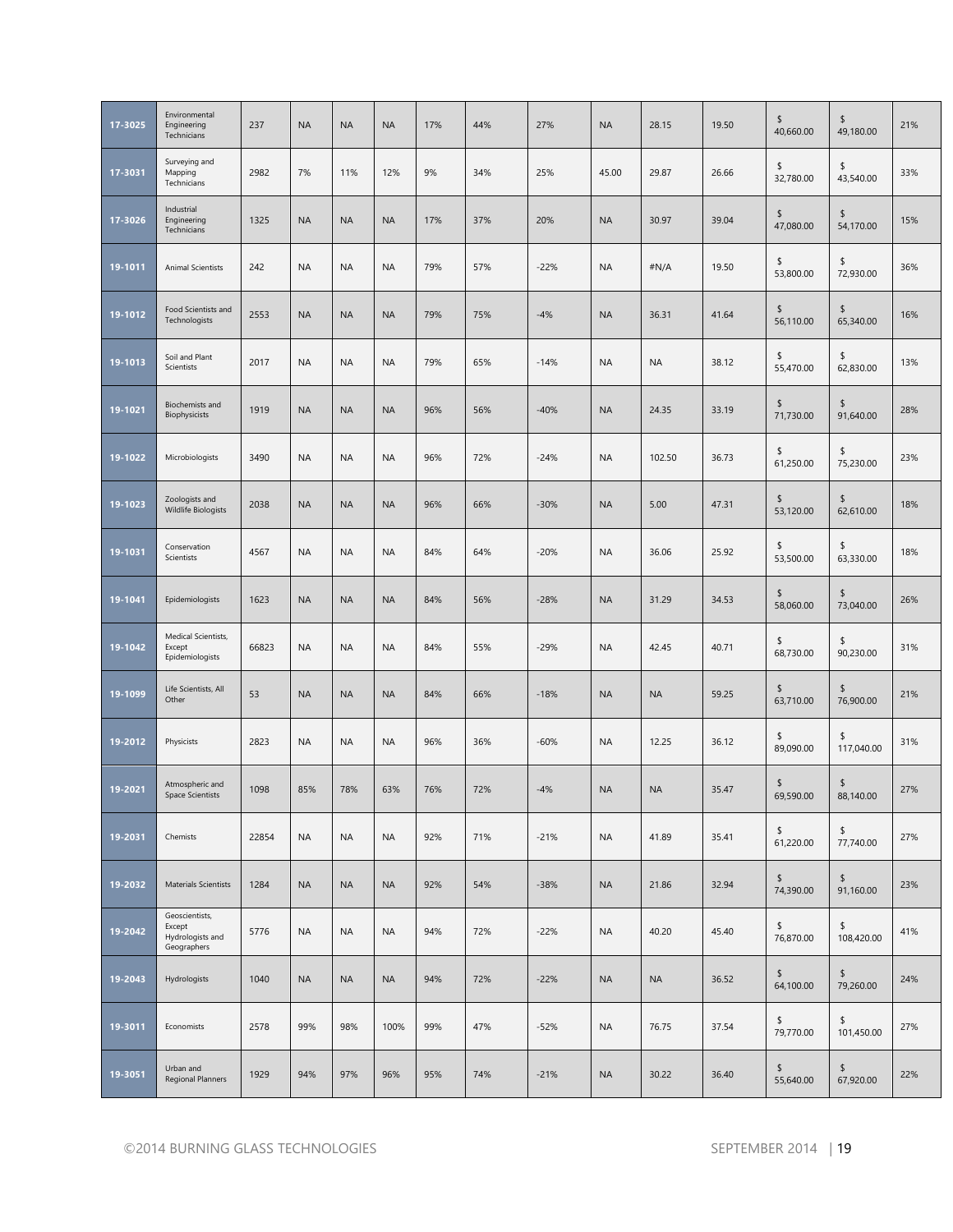| 19-4011 | Agricultural and<br>Food Science<br>Technicians              | 4370  | 21%       | 34%       | 42%       | 28% | 64% | 36%    | <b>NA</b> | 27.79 | 40.20 | \$<br>31,980.00 | \$<br>37,010.00 | 16%       |
|---------|--------------------------------------------------------------|-------|-----------|-----------|-----------|-----|-----|--------|-----------|-------|-------|-----------------|-----------------|-----------|
| 19-4021 | Biological<br>Technicians                                    | 10068 | 40%       | 47%       | 61%       | 48% | 57% | 9%     | <b>NA</b> | 37.17 | 34.50 | \$<br>35,450.00 | \$<br>43,710.00 | 23%       |
| 19-4031 | Chemical<br>Technicians                                      | 3424  | 30%       | 46%       | 58%       | 39% | 57% | 18%    | 39.40     | 25.49 | 30.19 | \$<br>39,600.00 | \$<br>46,590.00 | 18%       |
| 21-1011 | Substance Abuse<br>and Behavioral<br>Disorder<br>Counselors  | 7487  | <b>NA</b> | <b>NA</b> | <b>NA</b> | 71% | 50% | $-21%$ | <b>NA</b> | 24.75 | 31.38 | \$<br>34,310.00 | \$<br>41,090.00 | 20%       |
| 21-1013 | Marriage and<br>Family Therapists                            | 6462  | <b>NA</b> | <b>NA</b> | <b>NA</b> | 71% | 31% | $-40%$ | <b>NA</b> | #N/A  | 34.26 | \$<br>42,040.00 | \$<br>51,690.00 | 23%       |
| 21-1014 | Mental Health<br>Counselors                                  | 35415 | <b>NA</b> | <b>NA</b> | <b>NA</b> | 71% | 44% | $-27%$ | <b>NA</b> | 28.84 | 30.61 | \$<br>36,000.00 | \$<br>43,700.00 | 21%       |
| 21-1015 | Rehabilitation<br>Counselors                                 | 2395  | <b>NA</b> | <b>NA</b> | <b>NA</b> | 71% | 56% | $-15%$ | <b>NA</b> | 33.75 | 23.13 | \$<br>30,710.00 | \$<br>37,660.00 | 23%       |
| 21-1019 | Counselors, All<br>Other                                     | 2757  | <b>NA</b> | <b>NA</b> | <b>NA</b> | 71% | 60% | $-11%$ | <b>NA</b> | 34.31 | 24.66 | \$<br>37,880.00 | \$<br>46,330.00 | 22%       |
| 21-1021 | Child, Family, and<br>School Social<br>Workers               | 12865 | <b>NA</b> | <b>NA</b> | <b>NA</b> | 75% | 65% | $-10%$ | <b>NA</b> | 29.40 | 29.91 | \$<br>37,830.00 | \$<br>46,060.00 | 22%       |
| 21-1023 | Mental Health and<br>Substance Abuse<br>Social Workers       | 5722  | <b>NA</b> | <b>NA</b> | <b>NA</b> | 75% | 42% | $-33%$ | <b>NA</b> | 22.99 | 28.16 | \$<br>36,060.00 | \$<br>44,420.00 | 23%       |
| 21-1029 | Social Workers, All<br>Other                                 | 25704 | <b>NA</b> | <b>NA</b> | <b>NA</b> | 75% | 33% | $-42%$ | <b>NA</b> | 55.50 | 31.96 | \$<br>41,180.00 | \$<br>56,060.00 | 36%       |
| 21-1091 | <b>Health Educators</b>                                      | 20865 | <b>NA</b> | <b>NA</b> | <b>NA</b> | 75% | 73% | $-2%$  | <b>NA</b> | 33.80 | 38.79 | \$<br>42,120.00 | \$<br>53,800.00 | 28%       |
| 21-1093 | Social and Human<br>Service Assistants                       | 21867 | 34%       | 45%       | 47%       | 39% | 48% | 9%     | 42.20     | 34.40 | 32.16 | \$<br>25,890.00 | \$<br>31,280.00 | 21%       |
| 21-1094 | Community Health<br>Workers                                  | 1330  | <b>NA</b> | <b>NA</b> | <b>NA</b> | 52% | 37% | $-15%$ | <b>NA</b> | 30.40 | 22.34 | <b>NA</b>       | \$<br>37,640.00 | <b>NA</b> |
| 21-1099 | Community and<br>Social Service<br>Specialists, All<br>Other | 5734  | <b>NA</b> | <b>NA</b> | <b>NA</b> | 52% | 63% | 11%    | <b>NA</b> | 26.86 | 29.94 | \$<br>34,470.00 | \$<br>42,690.00 | 24%       |
| 21-2021 | Directors, Religious<br>Activities and<br>Education          | 3208  | 65%       | 67%       | 63%       | 65% | 73% | 8%     | 48.30     | #N/A  | 22.76 | \$<br>33,560.00 | \$<br>44,240.00 | 32%       |
| 23-1012 | Judicial Law Clerks                                          | 9715  | 71%       | 98%       | 100%      | 92% | 52% | $-40%$ | <b>NA</b> | 22.63 | 30.41 | \$<br>35,180.00 | \$<br>53,890.00 | 53%       |
| 23-2091 | Court Reporters                                              | 169   | <b>NA</b> | <b>NA</b> | <b>NA</b> | 40% | 25% | $-15%$ | <b>NA</b> | 19.50 | #N/A  | \$<br>47,070.00 | \$<br>54,760.00 | 16%       |
| 23-2093 | Title Examiners,<br>Abstractors, and<br>Searchers            | 11175 | <b>NA</b> | <b>NA</b> | <b>NA</b> | 40% | 60% | 20%    | <b>NA</b> | 31.74 | 42.68 | \$<br>39,360.00 | \$<br>47,340.00 | 20%       |
| 23-2099 | Legal Support<br>Workers, All Other                          | 2546  | <b>NA</b> | <b>NA</b> | <b>NA</b> | 40% | 66% | 26%    | <b>NA</b> | 23.82 | 30.79 | \$<br>45,330.00 | \$<br>61,560.00 | 36%       |
| 25-3021 | Self-Enrichment<br><b>Education Teachers</b>                 | 16785 | <b>NA</b> | <b>NA</b> | <b>NA</b> | 49% | 56% | 7%     | <b>NA</b> | 44.17 | 48.28 | \$<br>35,210.00 | \$<br>40,680.00 | 16%       |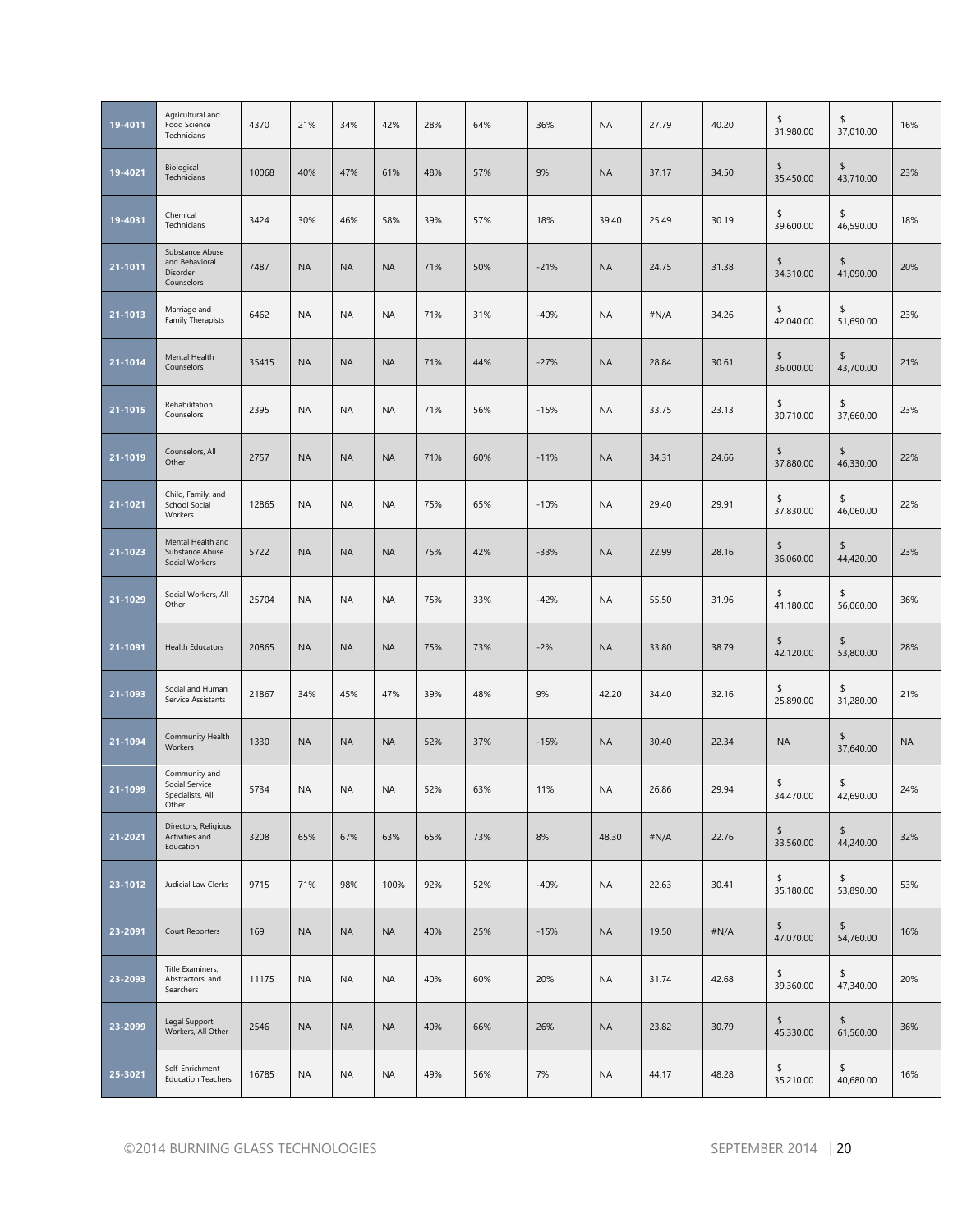|         | Teachers and                                                  |        |           |           |           |     |     |        |           |       |       | \$              | \$              |     |
|---------|---------------------------------------------------------------|--------|-----------|-----------|-----------|-----|-----|--------|-----------|-------|-------|-----------------|-----------------|-----|
| 25-3099 | Instructors, All<br>Other                                     | 45979  | <b>NA</b> | <b>NA</b> | <b>NA</b> | 49% | 73% | 24%    | <b>NA</b> | 44.56 | 66.65 | 33,100.00       | 48,750.00       | 47% |
| 25-4011 | Archivists                                                    | 763    | <b>NA</b> | <b>NA</b> | <b>NA</b> | 79% | 47% | $-32%$ | <b>NA</b> | 23.00 | 28.26 | \$<br>39,630.00 | \$<br>52,670.00 | 33% |
| 25-4012 | Curators                                                      | 1731   | <b>NA</b> | <b>NA</b> | <b>NA</b> | 79% | 53% | $-26%$ | <b>NA</b> | 8.60  | 26.04 | \$<br>47,920.00 | \$<br>55,620.00 | 16% |
| 25-4013 | Museum<br>Technicians and<br>Conservators                     | 1610   | <b>NA</b> | <b>NA</b> | <b>NA</b> | 79% | 60% | $-19%$ | <b>NA</b> | 17.00 | 36.50 | \$<br>35,270.00 | \$<br>44,330.00 | 26% |
| 25-4021 | Librarians                                                    | 10776  | 82%       | 92%       | 75%       | 83% | 37% | $-46%$ | 51.10     | 17.32 | 29.78 | \$<br>47,590.00 | \$<br>57,550.00 | 21% |
| 25-4031 | Library Technicians                                           | 1906   | 28%       | 51%       | 36%       | 32% | 26% | $-6%$  | <b>NA</b> | 28.85 | 26.00 | \$<br>26,260.00 | \$<br>33,000.00 | 26% |
| 25-9011 | Audio-Visual and<br>Multimedia<br>Collections<br>Specialists  | 1270   | <b>NA</b> | <b>NA</b> | <b>NA</b> | 74% | 41% | $-33%$ | <b>NA</b> | 13.00 | 25.42 | \$<br>35,630.00 | \$<br>46,840.00 | 31% |
| 25-9021 | Farm and Home<br>Management<br>Advisors                       | 5430   | <b>NA</b> | <b>NA</b> | <b>NA</b> | 74% | 68% | $-6%$  | <b>NA</b> | 19.30 | 27.36 | \$<br>44,960.00 | \$<br>49,010.00 | 9%  |
| 25-9031 | Instructional<br>Coordinators                                 | 14966  | <b>NA</b> | <b>NA</b> | <b>NA</b> | 74% | 75% | 1%     | <b>NA</b> | 25.29 | 35.83 | \$<br>51,450.00 | \$<br>63,070.00 | 23% |
| 27-1027 | Set and Exhibit<br>Designers                                  | 911    | <b>NA</b> | <b>NA</b> | <b>NA</b> | 51% | 66% | 15%    | <b>NA</b> | 32.22 | 43.80 | \$<br>40,000.00 | \$<br>53,990.00 | 35% |
| 27-3031 | <b>Public Relations</b><br>Specialists                        | 44510  | 71%       | 89%       | 85%       | 78% | 73% | $-5%$  | 41.10     | 31.95 | 29.15 | \$<br>49,510.00 | \$<br>63,020.00 | 27% |
| 27-3091 | Interpreters and<br>Translators                               | 14720  | <b>NA</b> | <b>NA</b> | <b>NA</b> | 44% | 38% | $-6%$  | <b>NA</b> | 38.06 | 45.40 | \$<br>36,630.00 | \$<br>47,920.00 | 31% |
| 27-4031 | Camera Operators,<br>Television, Video,<br>and Motion Picture | 3391   | <b>NA</b> | <b>NA</b> | <b>NA</b> | 47% | 56% | 9%     | <b>NA</b> | 22.57 | 26.31 | \$<br>41,690.00 | \$<br>52,530.00 | 26% |
| 27-4032 | Film and Video<br>Editors                                     | 1509   | <b>NA</b> | <b>NA</b> | <b>NA</b> | 47% | 68% | 21%    | <b>NA</b> | 29.70 | 34.69 | \$<br>50,690.00 | \$<br>69,490.00 | 37% |
| 29-1124 | Radiation<br>Therapists                                       | 1948   | 48%       | 61%       | 54%       | 53% | 67% | 14%    | <b>NA</b> | 21.16 | 35.70 | \$<br>60,420.00 | \$<br>81,740.00 | 35% |
| 29-1126 | Respiratory<br>Therapists                                     | 16389  | 26%       | 24%       | 30%       | 26% | 42% | 16%    | 43.20     | 33.68 | 37.41 | \$<br>44,180.00 | \$<br>57,880.00 | 31% |
| 29-1129 | Therapists, All<br>Other                                      | 141    | 81%       | 81%       | 81%       | 81% | 52% | $-29%$ | 40.80     | #N/A  | 17.83 | \$<br>44,620.00 | \$<br>58,610.00 | 31% |
| 29-1141 | <b>Registered Nurses</b>                                      | 667637 | 51%       | 57%       | 63%       | 54% | 38% | $-16%$ | 45.00     | 38.85 | 35.30 | \$<br>54,210.00 | \$<br>68,910.00 | 27% |
| 29-2012 | Medical and<br>Clinical Laboratory<br>Technicians             | 49173  | <b>NA</b> | <b>NA</b> | <b>NA</b> | 51% | 33% | $-18%$ | <b>NA</b> | 62.19 | 31.24 | \$<br>32,120.00 | \$<br>40,240.00 | 25% |
| 29-2021 | Dental Hygienists                                             | 5942   | 37%       | 31%       | 31%       | 34% | 41% | 7%     | 41.40     | 22.95 | 31.57 | \$<br>59,440.00 | \$<br>71,530.00 | 20% |
| 29-2032 | Diagnostic Medical<br>Sonographers                            | 9884   | <b>NA</b> | <b>NA</b> | <b>NA</b> | 23% | 31% | 8%     | <b>NA</b> | 39.26 | 39.58 | \$<br>53,620.00 | \$<br>67,170.00 | 25% |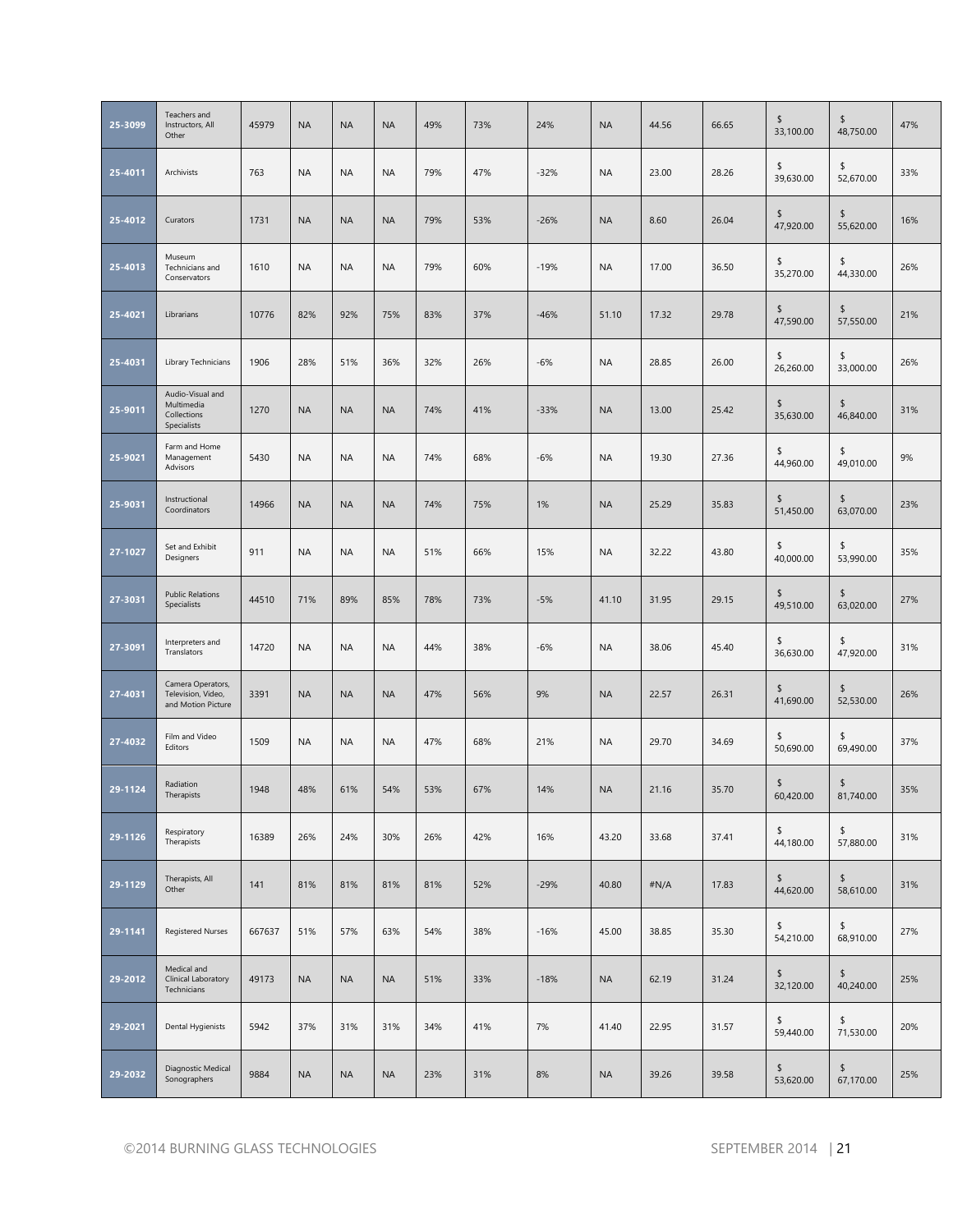| 29-2033 | Nuclear Medicine<br>Technologists                                                                         | 1040   | <b>NA</b> | <b>NA</b> | <b>NA</b> | 23% | 54% | 31%   | <b>NA</b> | 28.50 | 43.56 | \$<br>61,210.00 | \$<br>71,970.00 | 18% |
|---------|-----------------------------------------------------------------------------------------------------------|--------|-----------|-----------|-----------|-----|-----|-------|-----------|-------|-------|-----------------|-----------------|-----|
| 29-2034 | Radiologic<br>Technologists                                                                               | 14498  | <b>NA</b> | <b>NA</b> | <b>NA</b> | 23% | 27% | 4%    | <b>NA</b> | 26.95 | 34.02 | \$<br>44,530.00 | \$<br>56,760.00 | 27% |
| 29-2053 | Psychiatric<br>Technicians                                                                                | 6513   | <b>NA</b> | <b>NA</b> | <b>NA</b> | 18% | 41% | 23%   | <b>NA</b> | 28.32 | 26.75 | \$<br>27,940.00 | \$<br>33,470.00 | 20% |
| 29-2054 | Respiratory<br>Therapy<br>Technicians                                                                     | 696    | <b>NA</b> | <b>NA</b> | <b>NA</b> | 18% | 29% | 11%   | <b>NA</b> | 38.20 | 38.86 | \$<br>37,440.00 | \$<br>47,850.00 | 28% |
| 29-2061 | <b>Licensed Practical</b><br>and Licensed<br><b>Vocational Nurses</b>                                     | 114728 | 5%        | 6%        | 4%        | 5%  | 28% | 23%   | 43.20     | 31.41 | 36.04 | \$<br>34,840.00 | \$<br>42,910.00 | 23% |
| 31-1013 | <b>Psychiatric Aides</b>                                                                                  | 975    | <b>NA</b> | <b>NA</b> | <b>NA</b> | 8%  | 39% | 31%   | <b>NA</b> | 37.55 | 35.36 | \$<br>24,340.00 | \$<br>26,990.00 | 11% |
| 33-1011 | First-Line<br>Supervisors of<br>Correctional<br>Officers                                                  | 987    | 29%       | 25%       | 15%       | 27% | 55% | 28%   | <b>NA</b> | 19.30 | 25.35 | \$<br>47,490.00 | \$<br>61,540.00 | 30% |
| 33-1012 | First-Line<br>Supervisors of<br>Police and<br>Detectives                                                  | 2035   | 44%       | 44%       | 23%       | 43% | 54% | 11%   | 45.60     | 20.48 | 25.93 | \$<br>65,180.00 | \$<br>82,710.00 | 27% |
| 33-1021 | First-Line<br>Supervisors of Fire<br>Fighting and<br>Prevention<br>Workers                                | 2601   | 29%       | 22%       | 19%       | 28% | 53% | 25%   | 46.40     | 20.91 | 24.29 | \$<br>60,860.00 | \$<br>72,670.00 | 19% |
| 33-1099 | First-Line<br>Supervisors of<br>Protective Service<br>Workers, All Other                                  | 6898   | 34%       | 35%       | 34%       | 34% | 51% | 17%   | 49.50     | 26.56 | 30.14 | \$<br>41,690.00 | \$<br>48,000.00 | 15% |
| 33-2021 | Fire Inspectors and<br>Investigators                                                                      | 1663   | <b>NA</b> | <b>NA</b> | <b>NA</b> | 25% | 30% | 5%    | <b>NA</b> | 26.92 | 23.09 | \$<br>47,890.00 | \$<br>58,100.00 | 21% |
| 33-3021 | Detectives and<br>Criminal<br>Investigators                                                               | 10527  | 50%       | 64%       | 58%       | 55% | 72% | 17%   | 43.20     | 38.23 | 34.01 | \$<br>56,500.00 | \$<br>79,030.00 | 40% |
| 33-3052 | Transit and<br>Railroad Police                                                                            | 247    | <b>NA</b> | <b>NA</b> | <b>NA</b> | 30% | 26% | $-4%$ | <b>NA</b> | 12.13 | 27.20 | \$<br>47,370.00 | \$<br>58,200.00 | 23% |
| 33-9021 | <b>Private Detectives</b><br>and Investigators                                                            | 10658  | 57%       | 65%       | 53%       | 58% | 67% | 9%    | 43.50     | 40.96 | 29.63 | \$<br>36,330.00 | \$<br>53,890.00 | 48% |
| 33-9031 | Gaming<br>Surveillance<br>Officers and<br>Gaming<br>Investigators                                         | 697    | <b>NA</b> | NA        | <b>NA</b> | 14% | 25% | 11%   | <b>NA</b> | 29.56 | 21.44 | \$<br>28,470.00 | \$<br>31,970.00 | 12% |
| 35-1012 | First-Line<br>Supervisors of<br>Food Preparation<br>and Serving                                           | 244034 | 13%       | 18%       | 15%       | 15% | 36% | 21%   | 34.90     | 32.75 | 33.89 | \$<br>27,480.00 | \$<br>31,980.00 | 16% |
| 37-1012 | Workers<br>First-Line<br>Supervisors of<br>Landscaping, Lawn<br>Service, and<br>Groundskeeping<br>Workers | 4174   | 17%       | 25%       | 22%       | 20% | 57% | 37%   | 45.30     | 31.10 | 28.00 | \$<br>38,230.00 | \$<br>45,560.00 | 19% |
| 39-1021 | First-Line<br>Supervisors of<br>Personal Service<br>Workers                                               | 30079  | 30%       | 35%       | 31%       | 31% | 41% | 10%   | 42.80     | 33.79 | 38.91 | \$<br>33,430.00 | \$<br>38,260.00 | 14% |
| 39-9011 | Childcare Workers                                                                                         | 128061 | 15%       | 22%       | 22%       | 19% | 31% | 12%   | 37.30     | 32.97 | 33.75 | \$<br>17,830.00 | \$<br>21,490.00 | 21% |
| 41-3011 | <b>Advertising Sales</b><br>Agents                                                                        | 17939  | 51%       | 57%       | 58%       | 54% | 63% | 9%    | 38.60     | 26.58 | 33.75 | \$<br>49,420.00 | \$<br>57,440.00 | 16% |
| 41-2021 | Counter and Rental<br>Clerks                                                                              | 9592   | 14%       | 25%       | 22%       | 18% | 34% | 16%   | 34.60     | 33.94 | 47.66 | \$<br>21,770.00 | \$<br>27,130.00 | 25% |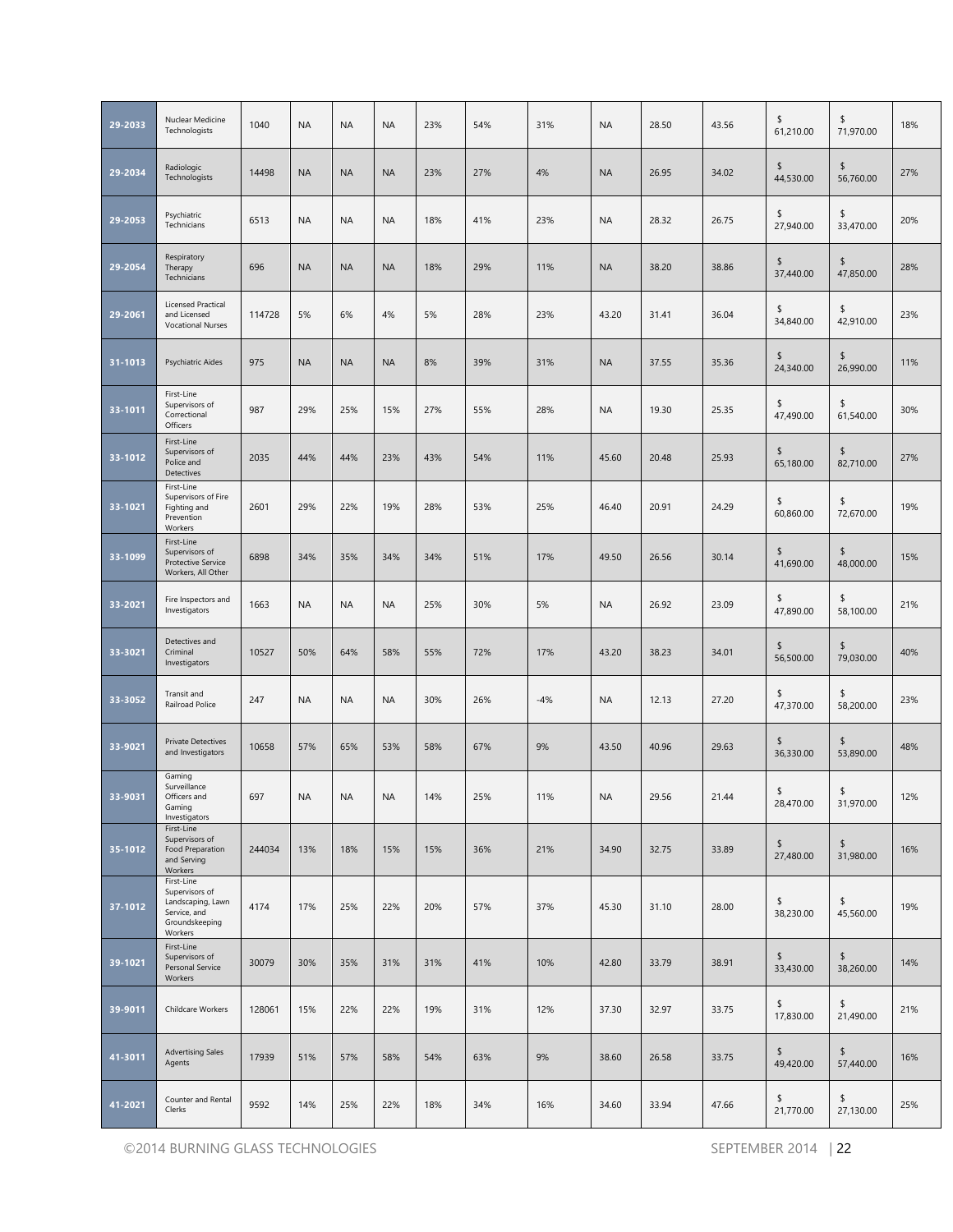| 41-4012 | Sales<br>Representatives,<br>Wholesale and<br>Manufacturing,<br><b>Except Technical</b><br>and Scientific<br>Produ | 569809 | <b>NA</b> | <b>NA</b> | <b>NA</b> | 45% | 65% | 20%    | <b>NA</b> | 31.06 | 34.32 | \$<br>53,900.00 | \$<br>64,670.00  | 20% |
|---------|--------------------------------------------------------------------------------------------------------------------|--------|-----------|-----------|-----------|-----|-----|--------|-----------|-------|-------|-----------------|------------------|-----|
| 41-1012 | First-Line<br>Supervisors of<br>Non-Retail Sales<br>Workers                                                        | 69786  | 41%       | 47%       | 40%       | 42% | 65% | 23%    | 46.10     | 36.54 | 40.88 | \$<br>71,420.00 | \$<br>82.890.00  | 16% |
| 41-1011 | First-Line<br>Supervisors of<br>Retail Sales<br>Workers                                                            | 437829 | 25%       | 27%       | 26%       | 26% | 48% | 22%    | 42.70     | 40.85 | 37.19 | \$<br>37,470.00 | \$<br>41,450.00  | 11% |
| 41-3021 | Insurance Sales<br>Agents                                                                                          | 69403  | 47%       | 49%       | 50%       | 48% | 40% | $-8%$  | 45.80     | 36.73 | 43.15 | \$<br>55,680.00 | \$<br>63,610.00  | 14% |
| 41-9011 | Demonstrators and<br><b>Product Promoters</b>                                                                      | 30510  | <b>NA</b> | <b>NA</b> | <b>NA</b> | 18% | 37% | 19%    | <b>NA</b> | 25.00 | 29.43 | \$<br>24,960.00 | \$<br>28,950.00  | 16% |
| 41-9021 | Real Estate Brokers                                                                                                | 2033   | <b>NA</b> | <b>NA</b> | <b>NA</b> | 45% | 41% | $-4%$  | <b>NA</b> | 30.20 | 16.54 | \$<br>77,850.00 | \$<br>82,380.00  | 6%  |
| 41-3099 | Sales<br>Representatives,<br>Services, All Other                                                                   | 33835  | 45%       | 49%       | 45%       | 46% | 63% | 17%    | 42.00     | 38.37 | 42.60 | \$<br>53,940.00 | \$<br>61,450.00  | 14% |
| 41-9022 | Real Estate Sales<br>Agents                                                                                        | 43155  | <b>NA</b> | <b>NA</b> | <b>NA</b> | 45% | 45% | 0%     | <b>NA</b> | 28.38 | 32.52 | \$<br>47,950.00 | \$<br>53.140.00  | 11% |
| 41-3031 | Securities,<br>Commodities, and<br><b>Financial Services</b><br>Sales Agents                                       | 76149  | 69%       | 73%       | 64%       | 69% | 52% | $-17%$ | 41.70     | 26.48 | 31.89 | \$<br>91,040.00 | \$<br>102,510.00 | 13% |
| 41-9041 | Telemarketers                                                                                                      | 26487  | 23%       | 11%       | 12%       | 17% | 36% | 19%    | 29.30     | 28.04 | 26.66 | \$<br>23,490.00 | \$<br>25,830.00  | 10% |
| 41-3041 | <b>Travel Agents</b>                                                                                               | 4586   | 35%       | 41%       | 43%       | 36% | 36% | 0%     | 52.90     | 29.19 | 26.03 | \$<br>29,650.00 | \$<br>37,200.00  | 25% |
| 43-3031 | Bookkeeping,<br>Accounting, and<br><b>Auditing Clerks</b>                                                          | 141972 | 17%       | 23%       | 28%       | 19% | 37% | 18%    | 49.70     | 24.67 | 27.51 | \$<br>29,830.00 | \$<br>37,250.00  | 25% |
| 43-3061 | Procurement Clerks                                                                                                 | 9447   | 27%       | 50%       | 41%       | 32% | 55% | 23%    | <b>NA</b> | 22.37 | 31.80 | \$<br>31,420.00 | \$<br>38,940.00  | 24% |
| 43-4011 | <b>Brokerage Clerks</b>                                                                                            | 3581   | 27%       | 65%       | 65%       | 41% | 40% | $-1%$  | <b>NA</b> | 30.88 | 27.06 | \$<br>37,750.00 | \$<br>47,760.00  | 27% |
| 43-9011 | Computer<br>Operators                                                                                              | 3372   | 26%       | 33%       | 35%       | 29% | 30% | 1%     | 45.60     | 27.91 | 26.90 | \$<br>32,850.00 | \$<br>40,040.00  | 22% |
| 43-4031 | Court, Municipal,<br>and License Clerks                                                                            | 4215   | 16%       | 32%       | 41%       | 21% | 32% | 11%    | 47.60     | 22.76 | 20.44 | \$<br>30,420.00 | \$<br>36,850.00  | 21% |
| 43-4041 | Credit Authorizers,<br>Checkers, and<br>Clerks                                                                     | 2466   | 21%       | 39%       | 30%       | 26% | 66% | 40%    | <b>NA</b> | 21.20 | 31.10 | \$<br>31,520.00 | \$<br>35,660.00  | 13% |
| 43-4061 | Eligibility<br>Interviewers,<br>Government<br>Programs                                                             | 4007   | 39%       | 50%       | 52%       | 42% | 54% | 12%    | 46.10     | 23.64 | 29.87 | \$<br>33,800.00 | \$<br>41,910.00  | 24% |
| 43-5011 | Cargo and Freight<br>Agents                                                                                        | 6044   | 16%       | 31%       | 27%       | 21% | 37% | 16%    | <b>NA</b> | 33.95 | 30.40 | \$<br>35,870.00 | \$<br>43,620.00  | 22% |
| 43-3099 | Financial Clerks, All<br>Other                                                                                     | 62     | 34%       | 53%       | 47%       | 40% | 72% | 32%    | 40.70     | 16.75 | 11.86 | \$<br>27,380.00 | \$<br>40,590.00  | 48% |
| 43-1011 | First-Line<br>Supervisors of<br>Office and<br>Administrative<br>Support Workers                                    | 140547 | 32%       | 36%       | 37%       | 33% | 62% | 29%    | 45.30     | 27.49 | 31.39 | \$<br>43,990.00 | \$<br>53,690.00  | 22% |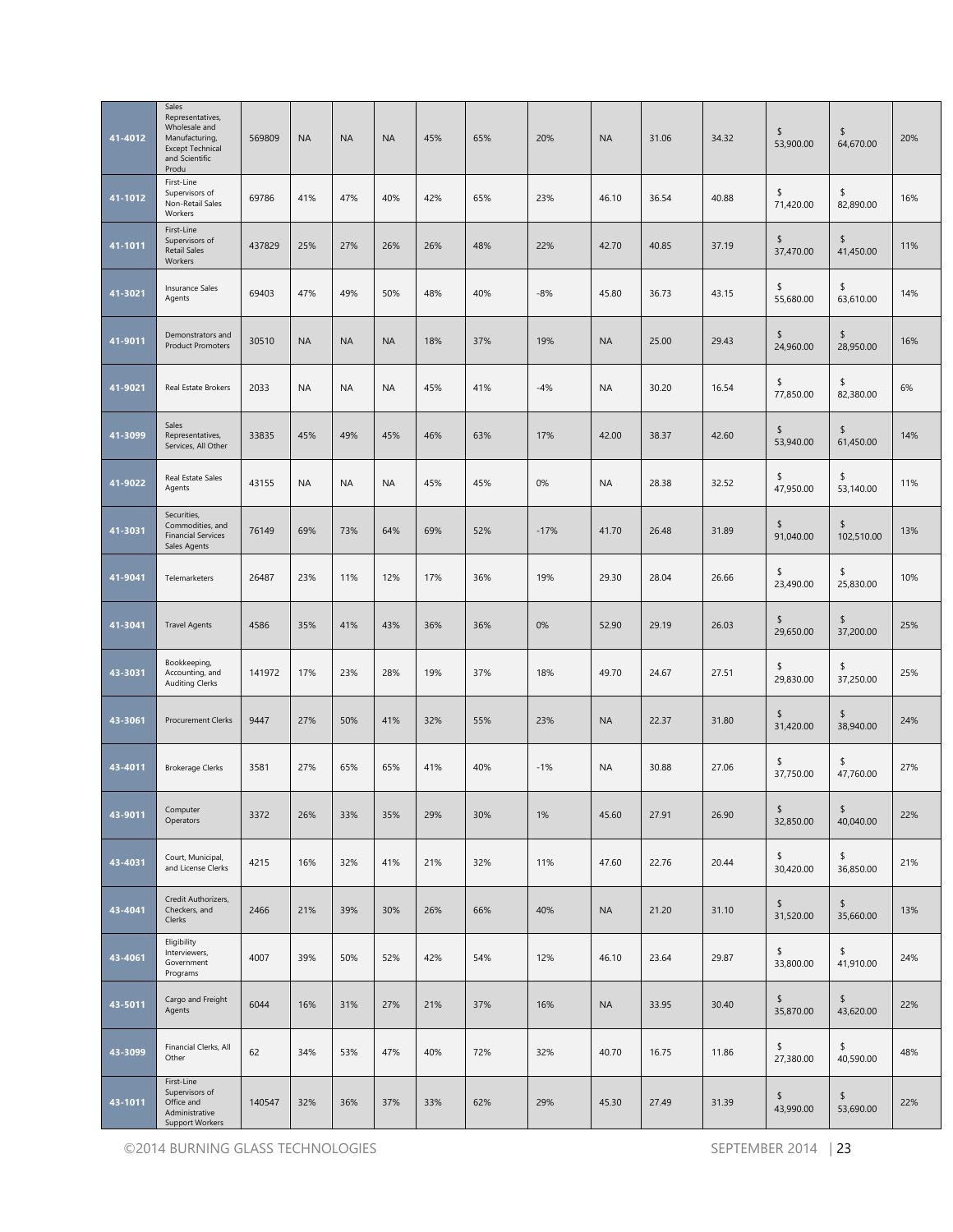| 43-4161 | Human Resources<br>Assistants, Except<br>Payroll and<br>Timekeeping                         | 28337  | 23%       | 38%       | 36%       | 29% | 51% | 22% | 40.40     | 21.65 | 24.02 | \$<br>32,810.00            | \$<br>38,520.00 | 17% |
|---------|---------------------------------------------------------------------------------------------|--------|-----------|-----------|-----------|-----|-----|-----|-----------|-------|-------|----------------------------|-----------------|-----|
| 43-9041 | <b>Insurance Claims</b><br>and Policy<br><b>Processing Clerks</b>                           | 16833  | 21%       | 31%       | 34%       | 25% | 49% | 24% | 41.60     | 24.08 | 27.93 | \$<br>30,580.00            | \$<br>38,010.00 | 24% |
| 43-4111 | Interviewers,<br><b>Except Eligibility</b><br>and Loan                                      | 35376  | 33%       | 26%       | 23%       | 31% | 36% | 5%  | 41.30     | 25.36 | 25.39 | \$<br>24,770.00            | \$<br>31,660.00 | 28% |
| 43-5031 | Police, Fire, and<br>Ambulance<br>Dispatchers                                               | 5562   | <b>NA</b> | <b>NA</b> | <b>NA</b> | 12% | 27% | 15% | <b>NA</b> | 26.83 | 27.98 | \$<br>30,330.00            | \$<br>38,960.00 | 28% |
| 43-4131 | Loan Interviewers<br>and Clerks                                                             | 13409  | 20%       | 28%       | 41%       | 26% | 26% | 0%  | 40.20     | 27.05 | 31.19 | \$<br>30,680.00            | \$<br>36,940.00 | 20% |
| 43-9199 | Office and<br>Administrative<br>Support Workers,<br>All Other*                              | 6290   | <b>NA</b> | <b>NA</b> | <b>NA</b> | 31% | 41% | 10% | 42.80     | 23.26 | 26.32 | \$<br>27,380.00            | \$<br>34,000.00 | 24% |
| 43-3051 | Payroll and<br><b>Timekeeping Clerks</b>                                                    | 24934  | 16%       | 25%       | 28%       | 19% | 43% | 24% | 47.70     | 23.91 | 25.63 | \$<br>31,240.00            | \$<br>39,850.00 | 28% |
| 43-6011 | Executive<br>Secretaries and<br>Executive<br>Administrative<br>Assistants                   | 65046  | <b>NA</b> | <b>NA</b> | <b>NA</b> | 19% | 65% | 46% | <b>NA</b> | 24.85 | 27.96 | \$<br>36,790.00            | \$<br>51,870.00 | 41% |
| 43-6012 | <b>Legal Secretaries</b>                                                                    | 22672  | <b>NA</b> | <b>NA</b> | <b>NA</b> | 19% | 39% | 20% | <b>NA</b> | 28.01 | 22.92 | \$<br>38,280.00            | \$<br>45.030.00 | 18% |
| 43-5061 | Production,<br>Planning, and<br><b>Expediting Clerks</b>                                    | 70102  | 27%       | 38%       | 48%       | 32% | 48% | 16% | 44.10     | 25.83 | 31.08 | \$<br>37,650.00            | \$<br>46,390.00 | 23% |
| 43-6014 | Secretaries and<br>Administrative<br>Assistants, Except<br>Legal, Medical, and<br>Executive | 256834 | <b>NA</b> | <b>NA</b> | <b>NA</b> | 19% | 34% | 15% | <b>NA</b> | 24.12 | 26.81 | \$<br>27,160.00            | \$<br>34,000.00 | 25% |
| 43-9111 | Statistical<br>Assistants                                                                   | 4026   | 24%       | 45%       | 46%       | 33% | 57% | 24% | <b>NA</b> | 26.16 | 27.82 | \$<br>31,600.00            | \$<br>42,530.00 | 35% |
| 45-1011 | First-Line<br>Supervisors of<br>Farming, Fishing,<br>and Forestry<br>Workers                | 3394   | 19%       | 31%       | 29%       | 22% | 48% | 26% | 46.20     | 36.55 | 40.99 | \$<br>38,480.00            | \$<br>45,940.00 | 19% |
| 45-2011 | Agricultural<br>Inspectors                                                                  | 641    | <b>NA</b> | <b>NA</b> | <b>NA</b> | 33% | 42% | 9%  | <b>NA</b> | 56.00 | 53.00 | \$<br>33,390.00            | \$<br>43,600.00 | 31% |
| 45-4011 | Forest and<br>Conservation<br>Workers                                                       | 708    | 26%       | 32%       | 13%       | 22% | 39% | 17% | <b>NA</b> | 14.83 | 17.50 | $\frac{1}{2}$<br>23,590.00 | \$<br>28,860.00 | 22% |
| 45-4023 | Log Graders and<br>Scalers                                                                  | 280    | <b>NA</b> | <b>NA</b> | <b>NA</b> | 3%  | 72% | 69% | <b>NA</b> | 23.67 | 35.56 | \$<br>27,480.00            | \$<br>34,090.00 | 24% |
| 45-4029 | Logging Workers,<br>All Other                                                               | 1344   | <b>NA</b> | <b>NA</b> | <b>NA</b> | 3%  | 25% | 22% | <b>NA</b> | 29.36 | 29.33 | \$<br>29,240.00            | \$<br>34,680.00 | 19% |
| 47-2161 | Plasterers and<br>Stucco Masons                                                             | 263    | 2%        | 6%        | 10%       | 4%  | 57% | 53% | <b>NA</b> | 32.00 | 87.50 | \$<br>35,270.00            | \$<br>41,490.00 | 18% |
| 47-1011 | First-Line<br>Supervisors of<br>Construction<br>Trades and<br><b>Extraction Workers</b>     | 19411  | 12%       | 12%       | 13%       | 12% | 33% | 21% | 46.30     | 28.28 | 61.31 | \$<br>53,980.00            | \$<br>63,860.00 | 18% |
| 47-4011 | Construction and<br><b>Building Inspectors</b>                                              | 9437   | 25%       | 29%       | 33%       | 26% | 30% | 4%  | 51.80     | 34.57 | 38.01 | \$<br>45,460.00            | \$<br>56,430.00 | 24% |
| 47-4041 | Hazardous<br>Materials Removal<br>Workers                                                   | 1995   | 17%       | 6%        | 10%       | 13% | 31% | 18% | <b>NA</b> | 22.49 | 33.24 | \$<br>36,480.00            | \$<br>42,220.00 | 16% |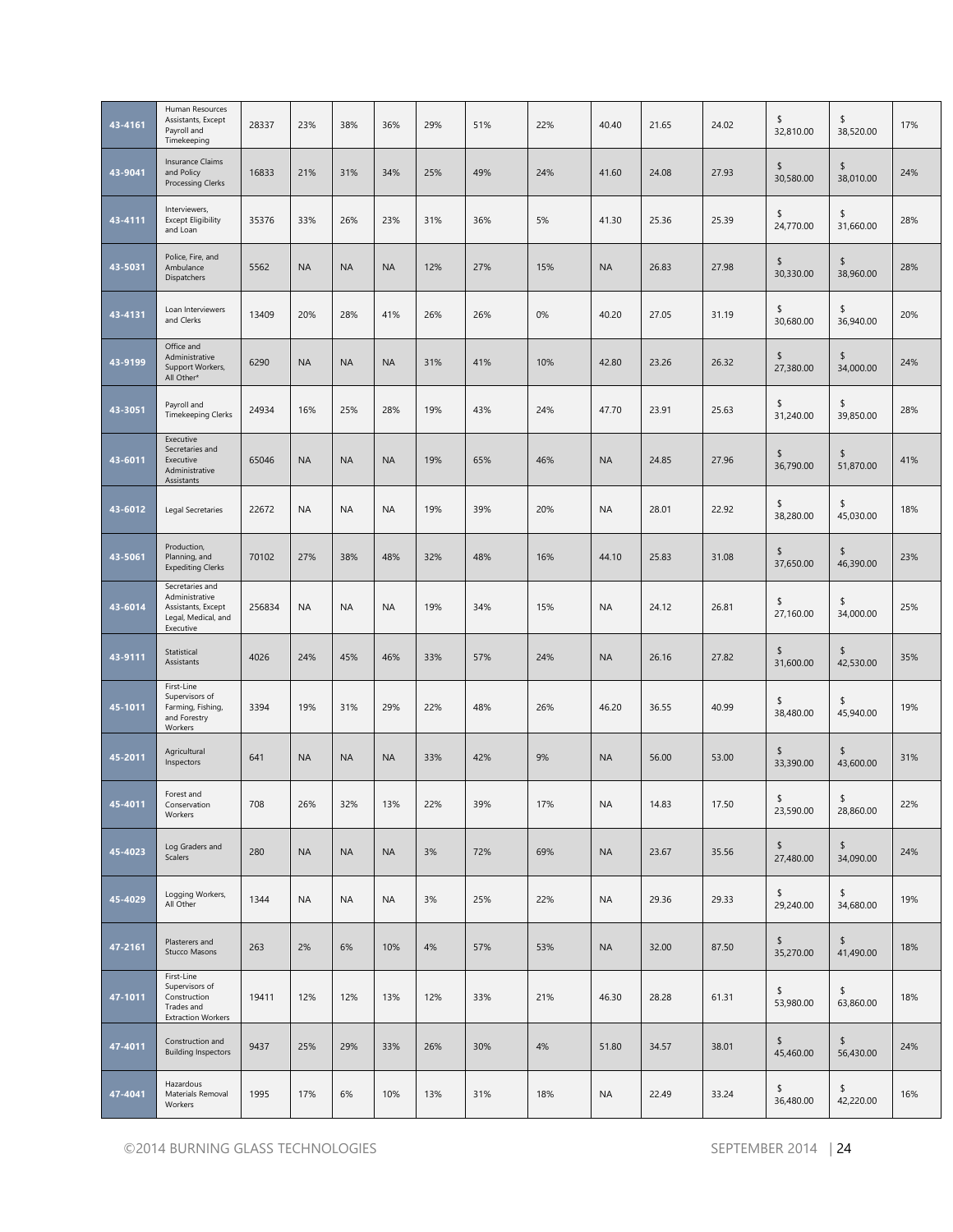| 47-5031     | Explosives Workers,<br>Ordnance Handling<br>Experts, and<br>Blasters                            | 885   | 19%       | 5%        | 3%        | 8%  | 30% | 22% | <b>NA</b> | 21.93 | 27.17 | \$<br>37,130.00 | \$<br>50,310.00 | 35% |
|-------------|-------------------------------------------------------------------------------------------------|-------|-----------|-----------|-----------|-----|-----|-----|-----------|-------|-------|-----------------|-----------------|-----|
| 49-1011     | First-Line<br>Supervisors of<br>Mechanics,<br>Installers, and<br>Repairers                      | 49097 | 13%       | 17%       | 16%       | 14% | 48% | 34% | 47.70     | 31.92 | 37.49 | \$<br>52,700.00 | \$<br>63,490.00 | 20% |
| 49-2011     | Computer,<br>Automated Teller,<br>and Office Machine<br>Repairers                               | 28493 | 24%       | 29%       | 24%       | 25% | 48% | 23% | 40.90     | 35.70 | 33.89 | \$<br>36,580.00 | \$<br>38,310.00 | 5%  |
| 51-3022     | Meat, Poultry, and<br>Fish Cutters and<br>Trimmers                                              | 1541  | <b>NA</b> | <b>NA</b> | <b>NA</b> | 3%  | 34% | 31% | <b>NA</b> | 24.07 | 33.67 | \$<br>19,970.00 | \$<br>23,850.00 | 19% |
| 51-4032     | Drilling and Boring<br>Machine Tool<br>Setters, Operators,<br>and Tenders, Metal<br>and Plastic | 1042  | 2%        | 2%        | 2%        | 2%  | 28% | 26% | <b>NA</b> | 28.75 | 31.60 | \$<br>30,620.00 | \$<br>36,580.00 | 19% |
| 51-4062     | Patternmakers,<br>Metal and Plastic                                                             | 155   | <b>NA</b> | <b>NA</b> | <b>NA</b> | 16% | 52% | 36% | <b>NA</b> | 13.60 | 43.20 | \$<br>37,840.00 | \$<br>42,030.00 | 11% |
| 51-1011     | First-Line<br>Supervisors of<br>Production and<br><b>Operating Workers</b>                      | 72117 | 17%       | 19%       | 20%       | 17% | 62% | 45% | 48.00     | 32.00 | 35.95 | \$<br>47,760.00 | \$<br>58,150.00 | 22% |
| 51-8031     | Water and<br>Wastewater<br><b>Treatment Plant</b><br>and System<br>Operators                    | 4721  | 9%        | 15%       | 20%       | 11% | 29% | 18% | 46.90     | 43.50 | 53.33 | \$<br>36,030.00 | \$<br>45,070.00 | 25% |
| 51-9061     | Inspectors, Testers,<br>Sorters, Samplers,<br>and Weighers                                      | 54232 | 15%       | 20%       | 17%       | 16% | 38% | 22% | 45.40     | 29.61 | 34.53 | \$<br>31,210.00 | \$<br>37,860.00 | 21% |
| $51 - 4071$ | Foundry Mold and<br>Coremakers                                                                  | 170   | <b>NA</b> | <b>NA</b> | <b>NA</b> | 2%  | 43% | 41% | <b>NA</b> | 27.00 |       | \$<br>29,720.00 | \$<br>31,350.00 | 5%  |
| 51-4081     | Multiple Machine<br>Tool Setters,<br>Operators, and<br>Tenders, Metal and<br>Plastic            | 1004  | <b>NA</b> | <b>NA</b> | <b>NA</b> | 2%  | 30% | 28% | <b>NA</b> | 30.23 | 35.44 | \$<br>30,960.00 | \$<br>35,400.00 | 14% |
| 51-5111     | Prepress<br>Technicians and<br>Workers                                                          | 3553  | 10%       | 16%       | 29%       | 14% | 34% | 20% | <b>NA</b> | 33.34 | 37.27 | \$<br>33,450.00 | \$<br>39,150.00 | 17% |
| 51-6052     | Tailors,<br>Dressmakers, and<br><b>Custom Sewers</b>                                            | 5615  | <b>NA</b> | <b>NA</b> | <b>NA</b> | 14% | 42% | 28% | <b>NA</b> | 24.73 | 49.25 | \$<br>24,450.00 | \$<br>29,330.00 | 20% |
| 51-6061     | <b>Textile Bleaching</b><br>and Dyeing<br>Machine Operators<br>and Tenders                      | 367   | <b>NA</b> | <b>NA</b> | <b>NA</b> | 7%  | 33% | 26% | <b>NA</b> | 26.56 | 28.86 | \$<br>22,790.00 | \$<br>25,710.00 | 13% |
| 51-6092     | Fabric and Apparel<br>Patternmakers                                                             | 283   | <b>NA</b> | <b>NA</b> | <b>NA</b> | 11% | 36% | 25% | <b>NA</b> | 16.00 | 30.50 | \$<br>33,760.00 | \$<br>45,700.00 | 35% |
| 51-6099     | Textile, Apparel,<br>and Furnishings<br>Workers, All Other                                      | 3332  | <b>NA</b> | <b>NA</b> | <b>NA</b> | 11% | 25% | 14% | <b>NA</b> | 30.82 | 45.86 | \$<br>22,790.00 | \$<br>28,680.00 | 26% |
| 51-8011     | Nuclear Power<br>Reactor Operators                                                              | 822   | <b>NA</b> | <b>NA</b> | <b>NA</b> | 15% | 27% | 12% | <b>NA</b> | 46.09 | 19.86 | \$<br>63,880.00 | \$<br>78,400.00 | 23% |
| 51-8012     | Power Distributors<br>and Dispatchers                                                           | 162   | <b>NA</b> | <b>NA</b> | <b>NA</b> | 15% | 43% | 28% | <b>NA</b> | 73.71 | 45.29 | \$<br>58,300.00 | \$<br>76,580.00 | 31% |
| 51-8013     | Power Plant<br>Operators                                                                        | 2116  | <b>NA</b> | <b>NA</b> | <b>NA</b> | 15% | 25% | 10% | <b>NA</b> | 39.55 | 30.64 | \$<br>52,030.00 | \$<br>67,230.00 | 29% |
| 51-8091     | Chemical Plant and<br>System Operators                                                          | 364   | <b>NA</b> | <b>NA</b> | <b>NA</b> | 7%  | 46% | 39% | <b>NA</b> | 43.55 | 67.71 | \$<br>44,940.00 | \$<br>54,690.00 | 22% |
| 51-8092     | Gas Plant<br>Operators                                                                          | 313   | <b>NA</b> | <b>NA</b> | <b>NA</b> | 7%  | 40% | 33% | <b>NA</b> | 46.33 | 14.80 | \$<br>50,660.00 | \$<br>62,770.00 | 24% |